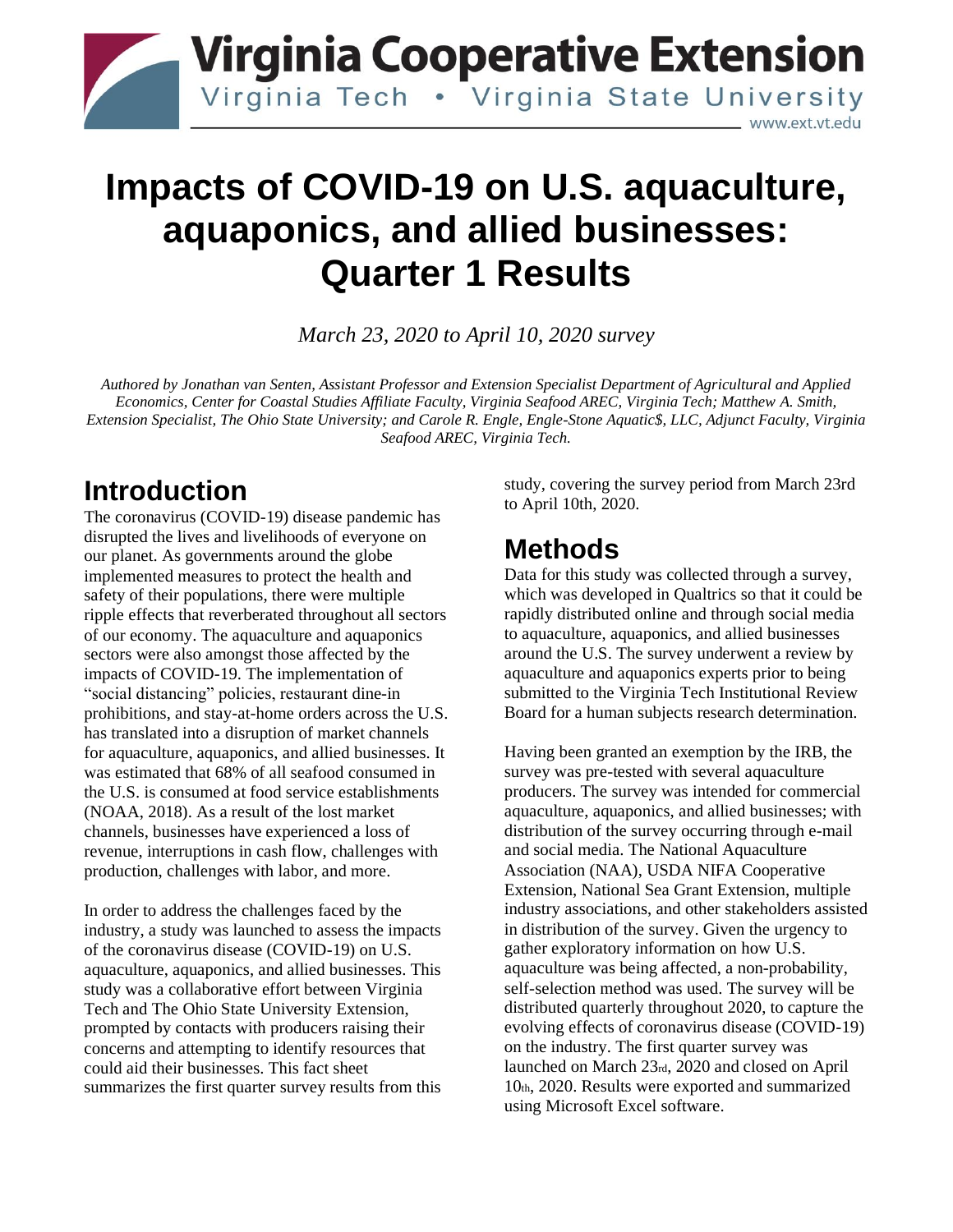## **Results**

## **Characterization of Respondents**

The total number of recorded responses at the termination of the survey on April 10th, 2020 was 652, of which 537 were sufficiently complete to be usable. Based on the 2018 Census of Aquaculture, this response represents approximately 18% of all U.S. aquaculture operations (USDA, 2019). Amongst the participants of the survey 41% of responses represent mollusk farms or businesses ( $n =$ 454). Twenty-one percent of respondents represent foodfish, while 7% represent ornamental fish, 6% aquaponics, and 6% sportfish (Table 1).

Table 1. Primary product produced by respondents.

| Category                | Percentage |
|-------------------------|------------|
| <b>Mollusks</b>         | 41%        |
| Foodfish                | 21%        |
| <b>Other</b>            | 9%         |
| <b>Ornamental fish</b>  | 7%         |
| <b>Aquaponics</b>       | 6%         |
| Sportfish (incl. trout) | 6%         |
| <b>Allied business</b>  | 3%         |
| <b>Crustaceans</b>      | 3%         |
| No response             | $1\%$      |
| <b>Baitfish</b>         | $1\%$      |
| <b>Seaweed</b>          | $1\%$      |
| <b>Aquatic plants</b>   | $< 1\%$    |

Table 2. Primary marketing channel for respondents.

| Category           | <b>Percentage</b> |
|--------------------|-------------------|
| <b>Distributor</b> | 31%               |
| Direct to consumer | 18%               |
| <b>Processor</b>   | 16%               |
| <b>Other</b>       | 12%               |
| <b>Restaurants</b> | 11%               |
| Other aquaculture  | 8%                |
| /aquaponics        |                   |
| No response        | 3%                |
| Grocery store /    | 3%                |
| market             |                   |

### **Marketing channels**

Respondents were asked to indicate their primary marketing channels (Table 2). Of these 11% sold directly to restaurants, with another 16% selling to processors, and 31% to distributors, who sell varying percentages to restaurants.

#### **Scale of farms/businesses**

Responding farms and businesses were of various scales of production (Table 3). Although 11.5% of responding farms or businesses chose not to answer this question ( $n = 452$ ), 21% reported to be at a scale for annual sales volume greater than \$1 million. Followed by 13.7% of responding farms and businesses at a scale between \$100,001 and \$250,000 in annual sales volume. Twenty-eight percent of responding farms and businesses reported annual sales volume of less than \$100,000.

The 2018 Census of Aquaculture showed similar percentages of farms in the \$100,000 to \$499,999 (24%) and \$500,000 to \$1 million (7%) categories to the survey responses; but lower percentages of the largest farms (> \$1 million) at 9% and greater percentages of farms with less than \$100,000 in annual sales (61%). It is possible that smaller aquaculture farms may not belong to the aquaculture associations and Extension listserves that were used to distribute the survey to the extent that larger farms do. It is also possible that smaller farms had less time to respond to the survey or did not consider responding due to their focus on dealing with more immediate needs of their farm or business.

#### Table 3. Scale of respondent farms/business.

| Category                | Percentage |
|-------------------------|------------|
| $> $1$ million          | 22%        |
| $$100,001 - $250,000$   | 14%        |
| \$250,001 - \$500,000   | 14%        |
| No response             | 12%        |
| \$500,001 - \$1 million | 12%        |
| \$50,001 - \$100,000    | 10%        |
| $$25,001 - $50,000$     | 6%         |
| $$10,001 - $25,000$     | 5%         |
| $$5,001 - $10,000$      | 3%         |
| $$1 - $1,000$           | 3%         |
| $$1,001 - $5,000$       | 2%         |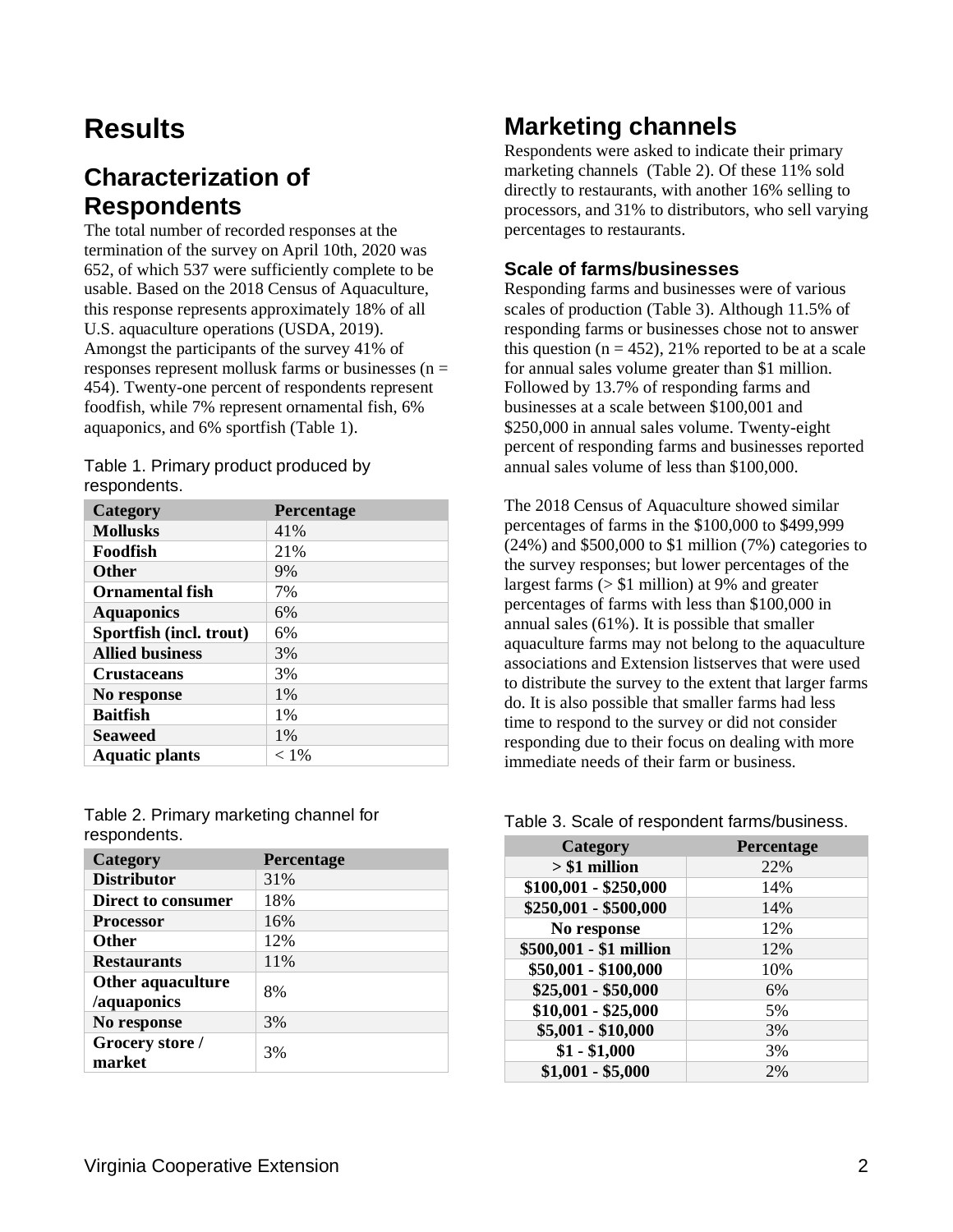#### **Aquaculture Regions**

Nearly half (49%) of responding farms and businesses ( $n = 499$ ) were located in the Southern Aquaculture Region (SRAC). This was followed by the Northeastern Aquaculture Region (26%), the North Central Aquaculture Region (11%), the Western Aquaculture Region (10%), and the Tropical and Sub-tropical Aquaculture Region (3%). Table 4 depicts the percentage of farms reported in the 2018 USDA Census of Aquaculture located in each region and the percentage of survey respondents from each respective aquaculture region (2019). Participation in this study was reflective of the size of each respective aquaculture region based on the number of farms reported in the 2018 USDA Census of Aquaculture. USDA Census data show that the Southern and Northeast region account for the larger percentages of aquaculture farms.

Table 4. Participation by aquaculture region.

| <b>Region</b>                       | <b>Percentage of</b><br><b>USDA</b> census<br>reporting<br>farms | Percentage<br>of survey<br>respondents |
|-------------------------------------|------------------------------------------------------------------|----------------------------------------|
| <b>Southern</b>                     | 59%                                                              | 49%                                    |
| <b>Northeast</b>                    | 18%                                                              | 26%                                    |
| Western                             | 12%                                                              | 10%                                    |
| <b>North Central</b>                | 9%                                                               | 11%                                    |
| <b>Tropical and</b><br>Sub-tropical | 2%                                                               | 3%                                     |

### **Key Findings**

Ninety percent of respondents ( $n = 537$ ) indicated that their farm or business had been impacted by the coronavirus disease pandemic. Only 3% of respondents indicated that their farm business had not been impacted, while 7% of respondents were uncertain whether their farm or business had been impacted or not. Of those who reported not being impacted or uncertain about being impacted by the coronavirus pandemic ( $n = 54$ ), 20% expected their farm or business would "definitely" be impacted in 2020. Half of respondents expected that their farm or business would "probably" be impacted in 2020. While 20% expected their farm or business would "probably not" be impacted in 2020. Only 4% of respondents reported that their farm would "definitely not" be impacted in 2020.

Only 34% of respondents indicated that their farm or business would survive the next 3 months without any external interventions ( $n = 458$ ). Fifty-one percent indicated that "maybe" their farm or business would survive 3 months without external intervention. When asked if a respondent's farm or business would survive for 6 months without external intervention, 32% of respondents said "no" they would not  $(n = 458)$ ; while 47% said "maybe". Only 20% of respondents indicated their farm or business could survive 6 months without any external intervention. When the time frame was extended to 12 months, 50% percent of respondents indicated that their business would not survive without external intervention  $(n = 458)$ .

> *90% of respondents indicated that their farm or business had been impacted by the coronavirus disease pandemic.*

#### **Lost Sales**

Eighty-four percent of respondents reported that their farm or business had experienced lost sales due to the coronavirus disease pandemic  $(n = 499)$ . Approximately one quarter of respondents also reported lost sales to the lack of international markets ( $n = 436$ ). When asked about the value of lost sales, 19% of respondents indicated that they could not estimate a value at the time of taking the survey ( $n = 434$ ). Fifty percent of respondents indicated their farm or business had lost between \$10,001 and \$250,000. Respondents were also asked about the cancellation of contracts or orders as a result of the coronavirus disease pandemic; with 9% reporting their farm or business had government orders cancelled ( $n = 485$ ), and 80% reporting that their farm or business had private orders or contracts cancelled  $(n = 482)$ .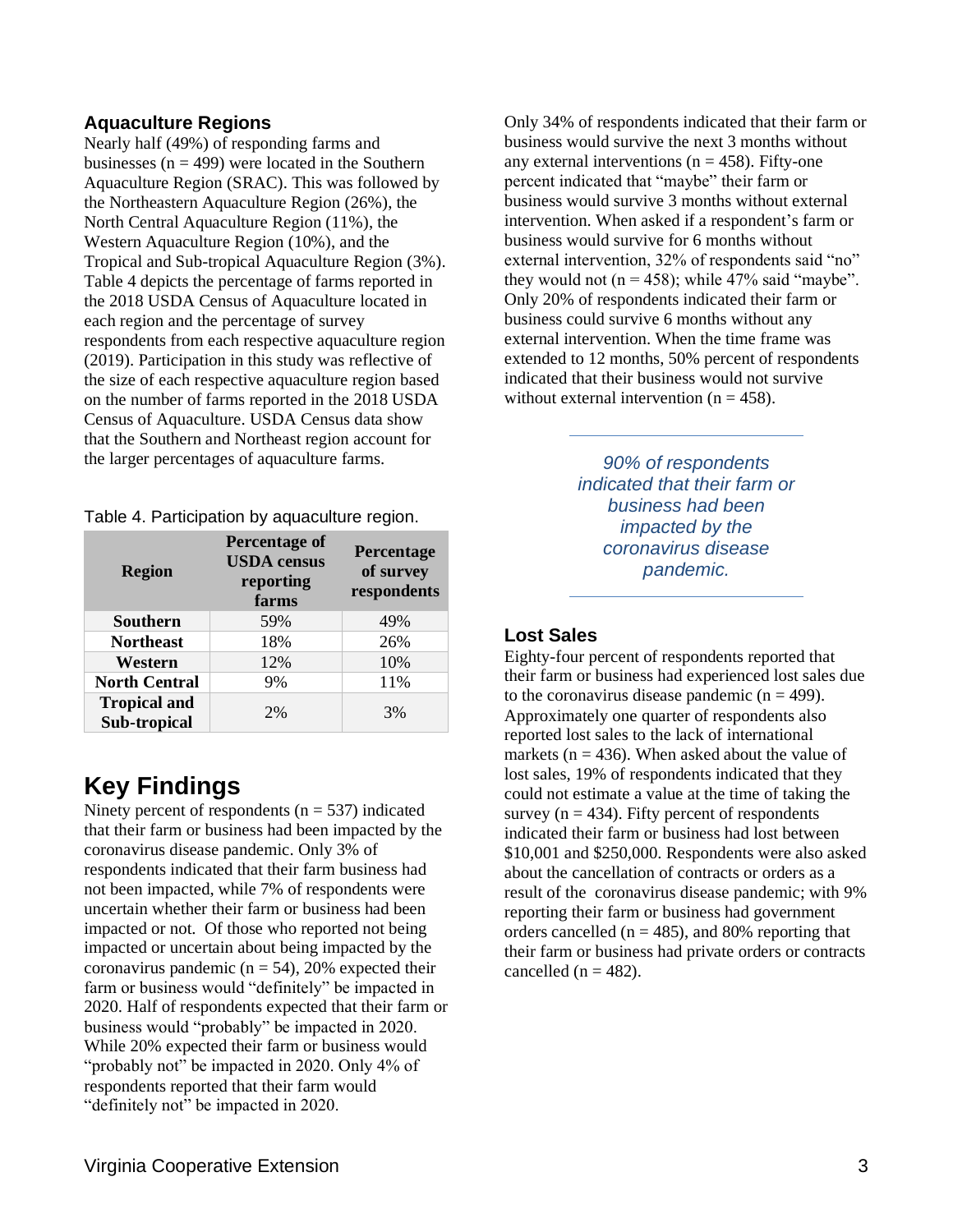*84% of respondents reported that their farm or business had experienced lost sales due to the coronavirus disease pandemic.*

When asked what challenges farms or businesses expected to experience in 2020 as a result of coronavirus disease, 86% responded they expect to experience lost sales ( $n = 485$ ). With 27% expecting to experience lost sales to international markets ( $n =$ 433). Twenty percent of respondents were unable to estimate the value of lost sales at the time of the survey ( $n = 431$ ); with 50% reporting their farm or business expected to experience losses between \$10,001 and \$250,000 in sales. Four percent of respondents indicated their farm or business expected to experience over \$1 million in lost sales; with one respondent estimating \$15 million in lost sales.

Respondents were also asked to estimate how many months their business could operate without any sales before suffering longer term cash flow effects. Forty-three percent of respondents said their farm or business could operate without any sales for between 1 and 3 months before suffering longer-term cash flow effects ( $n = 456$ ). As of the preparation of this fact sheet, it has been already been three weeks since some respondents completed the survey. Only 5% of respondents indicated their farm or business could survive without sales for a period of more than 10 months.

#### **Labor**

Forty percent of respondents indicated that their farm or business had not laid off any employees as a result of the coronavirus disease pandemic; while 33% of respondents reported that their farm or business did lay off employees ( $n = 478$ ). Twentysix percent reported that they would have to lay off employees "soon". Respondents were asked about the number of employees that had been laid off, with the majority (57%) stating that between 1 and 3 employees had been laid off ( $n = 154$ ). Twenty percent of respondents indicated this number to be between 4 and 6 employees. Although only 7% of respondents indicated that greater than 20 employees were laid off, the maximum number reported in the

study was 329 employees at a single farm/business. Other respondents reported measures such as standby layoffs for over 290 employees, owners working without pay, or salary reductions for management.

When asked how long farms or businesses had to make a decision about whether to lay off employees or not, the majority of respondents (54%) indicated a period between  $1 - 3$  weeks (n = 123). Furthermore, 15% of respondents indicated they had less than a week to make a decision about laying off employees. Only 2% of respondents reported having more than 10 weeks to make a decision about laying off employees. **It should be noted that data collection through the survey was open for a period of 3 weeks.**

Respondents were asked how many employees the farm or business would have to lay off ( $n = 123$ ), the majority of respondents (62%) indicated between 1 and 3 employees. Of the employees that were laid off or would have to be laid off, 35% of respondents indicated these would be employees classified as "Short-Time" or "Shared-Work" employees (n = 278). Respondents were also asked about employees missing work due to the coronavirus disease pandemic. Seventy percent of respondents indicated that their farm or business did not have any employees miss work ( $n = 473$ ). Twenty-nine percent of respondents did experience employees that missed work ( $n = 473$ ); with 29% of those respondents reporting that employees missed between 11 and 14 days of work ( $n = 132$ ).

#### **Challenges to the farm/business**

Forty-one percent of responding farms or businesses experienced production challenges that were not related to labor ( $n = 499$ ). This was followed by 41% of respondents reporting their farm or business had experienced issues with labor. A quarter of respondents indicated their farm or business had experienced an increased cost of production.

Challenges with production inputs (feed, chemicals, therapeutants, etc.) were reported by 43% of responding farms and businesses  $(n = 200)$ . This was followed by 32% of respondents who experienced challenges with repair, construction, consultant or engineering services. Twenty-nine percent of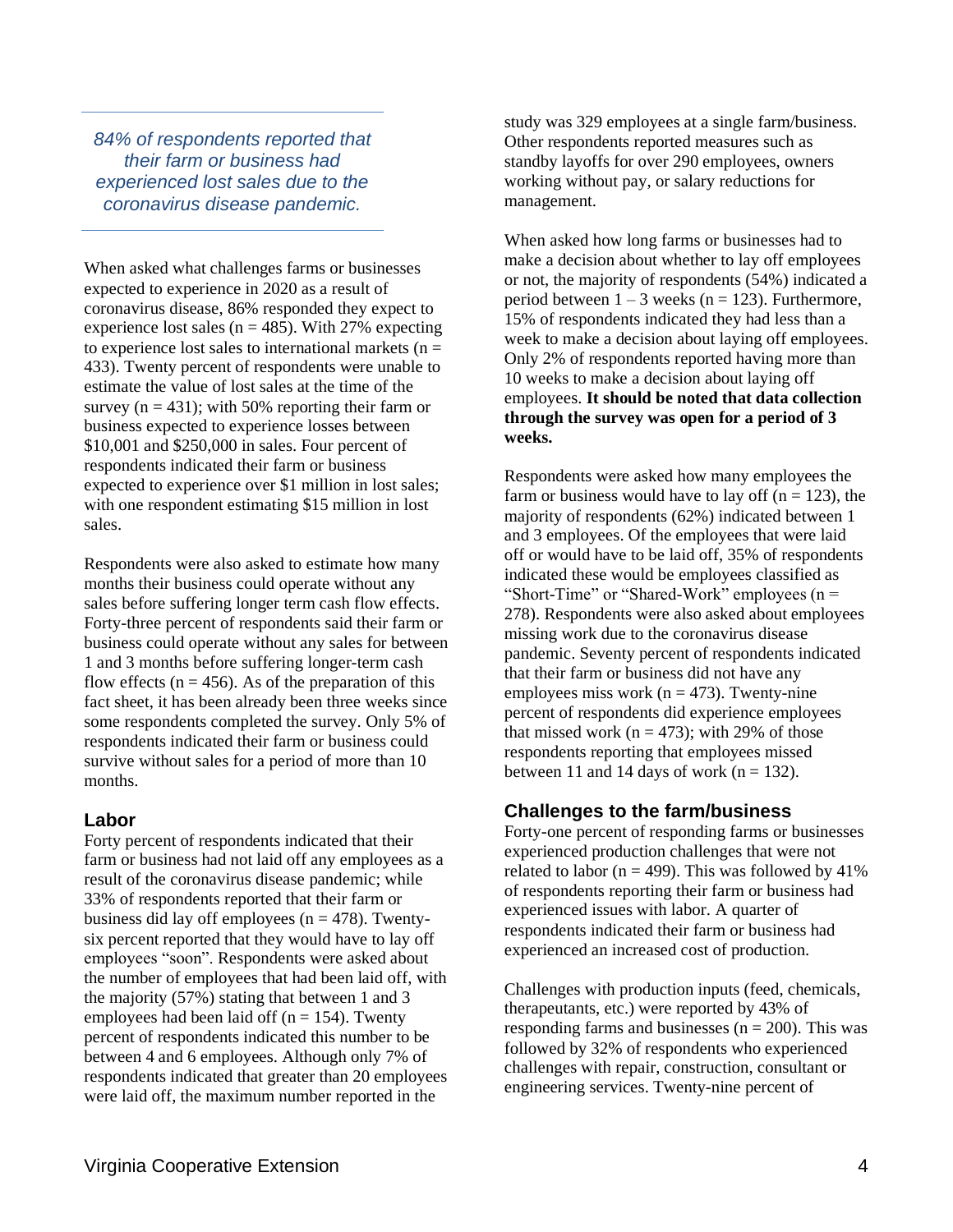respondents also reported they had experienced challenges with financial services.

When asked about expecting to experience challenges at the farm or business, 47% of respondents indicated they expect to experience challenges with production inputs ( $n = 217$ ). This was followed by 30% of respondents who expected challenges with financial services. Responding farms and businesses also reported challenges with holding market-ready product that would become an issue for new crops or plantings. Forty-two percent of respondents reported that their farm or business could hold market ready product for a period of 1 to 3 months before it would interfere with new production ( $n = 443$ ). Only 6% of responding farms and businesses could hold market ready product for more than 10 months without it becoming an issue for new production.

#### **Marketing of products**

Respondents were asked if holding product that is ready for market as a result of the coronavirus disease pandemic would make it less marketable in the future. The majority (60%) of respondents said "yes", holding product would make it less marketable ( $n = 453$ ). Only 17% of respondents said that "no", holding market ready product would not make it less marketable in the future. Asked about the effects on marketability of products, respondents acknowledged both reduced quantities sold (71%) and reduced price (68%) for products ( $n = 268$ ).

#### **Increased demand for products**

Only 5% of respondents indicated they had experienced increased demand for their products (n = 499). However, 37% of responding farms or businesses could not estimate the value of increased sales ( $n = 27$ ). Seven percent of respondents expected to see increased demand for their products in 2020 ( $n = 485$ ), although the majority (52%) of respondents were unable to estimate the value of increased sales at the time of the survey  $(n = 33)$ .

#### **Assistance to farms/businesses**

Respondents were asked about various assistance options that may be helpful to their farm or business. The majority of respondents (65%) indicated that Federal assistance would increase the likelihood for their farm or business to survive ( $n = 446$ ). This was followed by 47% of respondents who also selected

State assistance as a mechanism that would increase their likelihood of survival.

Thirty-one percent of responding farms and businesses indicated that waiving or delay of State fees would be helpful to them  $(n = 443)$ . Twentynine percent of respondents also selected loan guarantees as a helpful form of assistance, 27% indicated that assistance with identifying new markets would be helpful, and 23% also selected specialty crop insurance as a help.

When asked if there were existing programs that farms and businesses do not currently qualify for that would increase the likelihood of their survival, 77% of respondents did not respond to the question  $(n = 442)$ , with 10% of respondents saying "yes" and 13% of respondents saying "no".

## **Discussion and Conclusion**

The results of the Quarter 1 survey clearly demonstrate that U.S. aquaculture, aquaponics, and allied businesses have been seriously negatively impacted by the coronavirus disease (COVID-19) pandemic. With 80% of respondents reporting cancellations for orders or contracts and over 80% reporting and expecting to experience lost sales, there is a clear crisis underway in cash revenue receipts. Similarly, respondents reported challenges with production, financing, and other essential services upon which their survival depends. That only 34% of participating respondents indicated their farm or business would survive the next three months without external intervention is cause for grave concern; 64% of respondents indicating that "maybe" or "no" their farm or business would not survive three months. This signals an urgent need to address and overcome the challenges identified by the industry. Furthermore, longer-term impacts of the coronavirus disease on the aquaculture, aquaponics, and allied businesses should continue to be monitored, given that 50% of the participating farms and businesses expect they will not survive 12 months without external intervention. The main takeaways from the Quarter 1 results are:

• *90% have been impacted by COVID-19*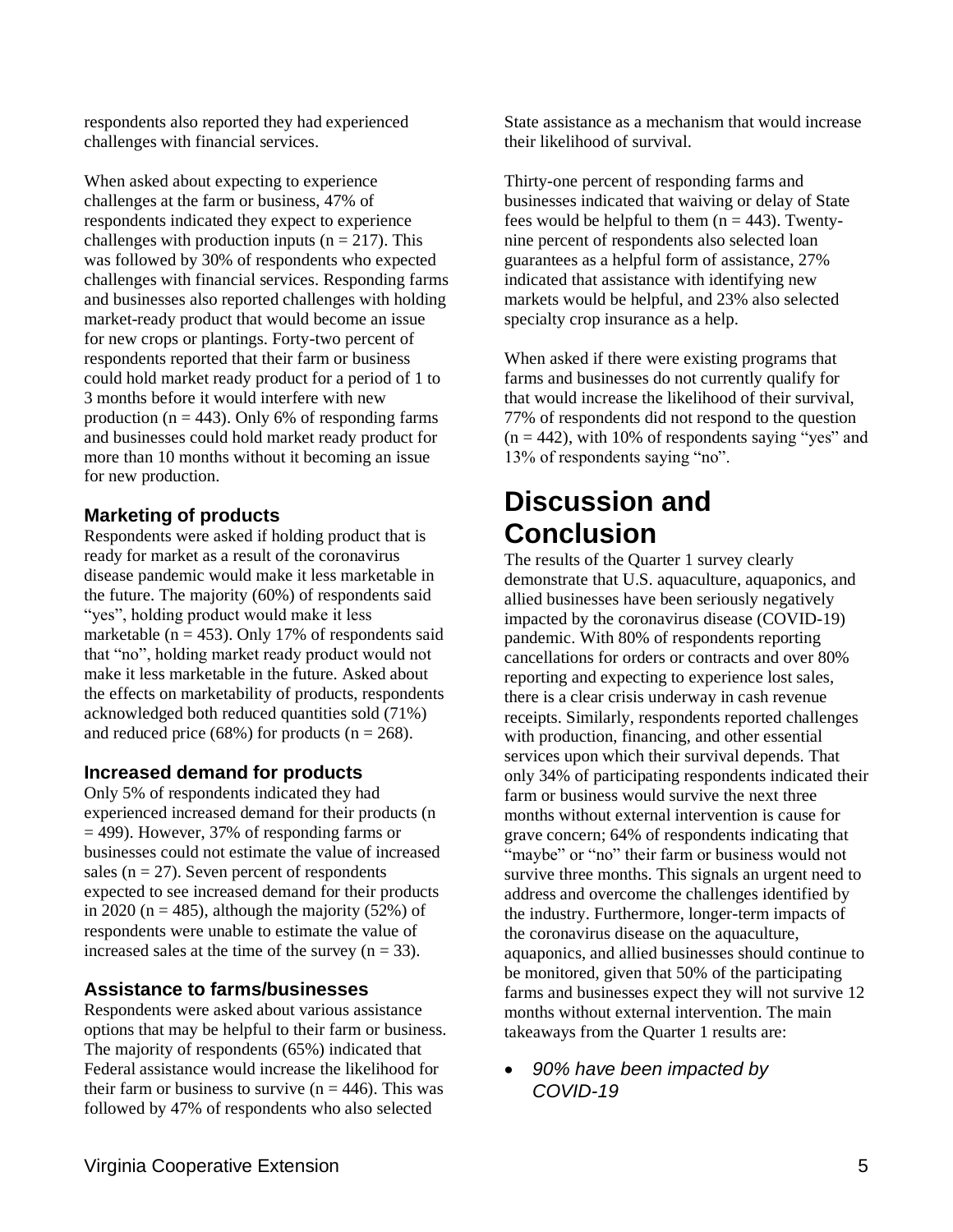- *80% have had orders/contracts cancelled*
- *59% have or will soon have to lay off employees*
- *84% have experienced lost sales*
- *34% can survive 3 months without external intervention*

#### Visit Virginia Cooperative Extension[: ext.vt.edu](http://ext.vt.edu/)

Virginia Cooperative Extension programs and employment are open to all, regardless of age, color, disability, gender, gender identity, gender expression, national origin, political affiliation, race, religion, sexual orientation, genetic information, veteran status, or any other basis protected by law. An equal opportunity/affirmative action employer. Issued in furtherance of Cooperative Extension work, Virginia Polytechnic Institute and State University, Virginia State University, and the U.S. Department of Agriculture cooperating. Edwin J. Jones, Director, Virginia Cooperative Extension, Virginia Tech, Blacksburg; M. Ray McKinnie, Administrator, 1890 Extension Program, Virginia State University, Petersburg.

2020 VCE-AAEC-218NP VSG-20-02

### **References**

National Marine Fisheries Service. 2018. "Fisheries of the United States, 2017". U.S. Department of Commerce, NOAA Current Fishery Statistics No. 2017 Available at: [https://www.fisheries.noaa.gov/resource/docume](https://www.fisheries.noaa.gov/resource/document/fisheries-united-states-2017-report) [nt/fisheries-united-states-2017-report.](https://www.fisheries.noaa.gov/resource/document/fisheries-united-states-2017-report) (last accessed, April 12th, 2020)

United States Department of Agriculture. 2019. 2018 Census of Aquaculture. National Agricultural Statistics Service, USDA, Washington, District of Columbia, USA. Accessed April 2020 at: [https://www.nass.usda.gov/Surveys/Guide\\_to\\_N](https://www.nass.usda.gov/Surveys/Guide_to_NASS_Surveys/Census_of_Aquaculture/index.php) [ASS\\_Surveys/Census\\_of\\_Aquaculture/index.php](https://www.nass.usda.gov/Surveys/Guide_to_NASS_Surveys/Census_of_Aquaculture/index.php) . (last accessed, April 12th, 2020)

## **Additional Resources**

Additional information and a summary of all Quarter 1 survey results may be found in the Appendix document to this fact sheet, titled: "Summary of COVID-19 impacts on U.S. aquaculture, aquaponics, and allied businesses: Quarter 1 results".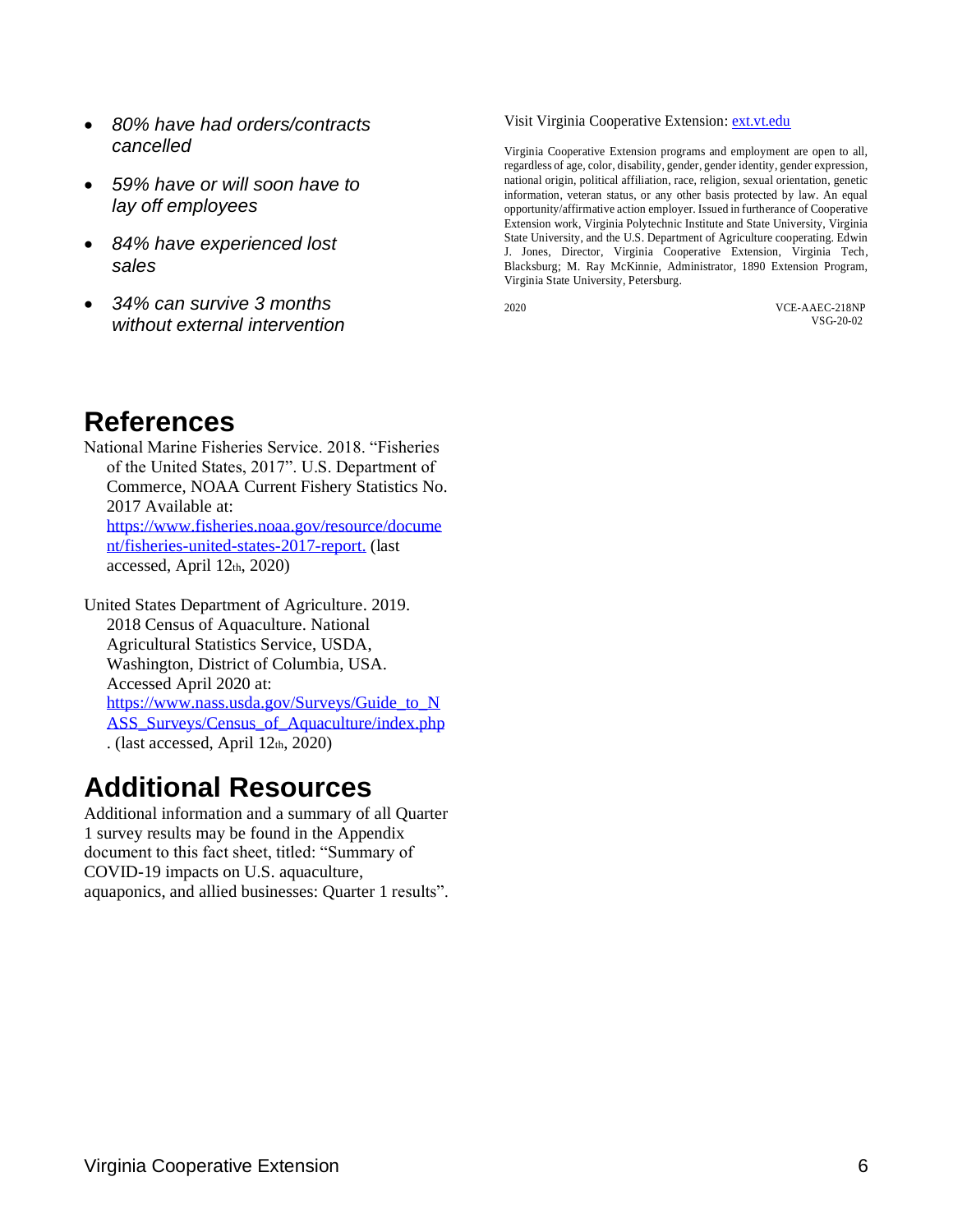# **Appendix**

## **Summary of COVID-19 impacts on U.S. aquaculture, aquaponics, and allied businesses:**

## **Quarter 1 Results**

*Jonathan van Senten, Virginia Tech Matthew A. Smith, The Ohio State University Carole R. Engle, Engle-Stone Aquatic\$, LLC, Virginia Tech*





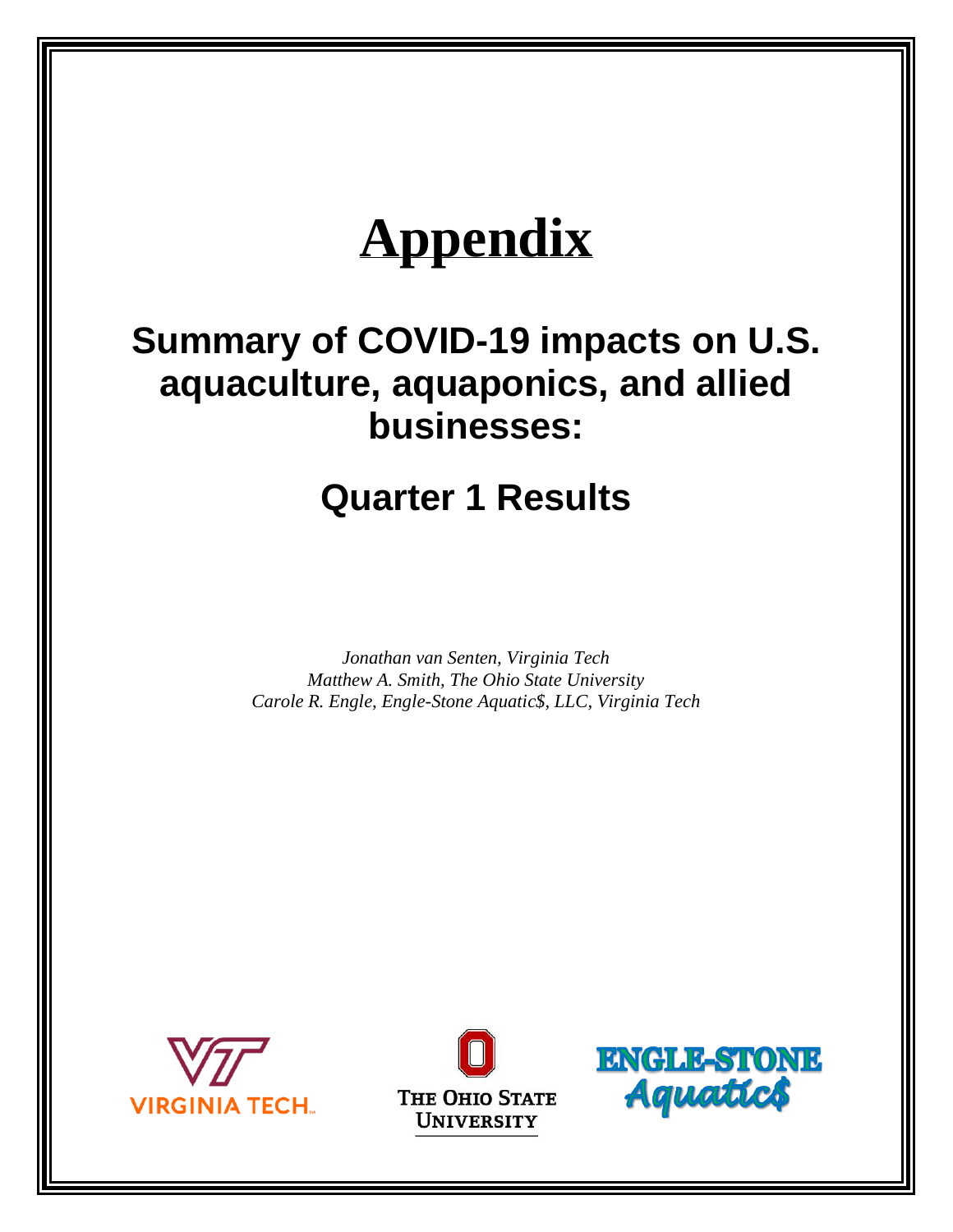## **Contents**

| Q1.1. Does your farm or business expect to be affected by the coronavirus disease (COVID-19) in 2020?5                                                                                                                 |
|------------------------------------------------------------------------------------------------------------------------------------------------------------------------------------------------------------------------|
| Q2. Has your farm or business had government (state or federal) contracts canceled for 2020 because of                                                                                                                 |
| Q3. Has your farm or business had private contracts / orders canceled for 2020 because of the coronavirus                                                                                                              |
| Q4. Has your farm or business had to lay off any employees due to the coronavirus disease (COVID-19)?                                                                                                                  |
| Q4.1. Are any of the employees that your farm or business had to, or will have to, lay off due to the<br>coronavirus disease (COVID-19) designated as "Short-Time" or "Shared-Work" employees?7                        |
| Q4.2. How many employees has your farm or business had to lay off in response to the coronavirus                                                                                                                       |
| Q4.3. How many weeks before your farm or business will have to make a decision to lay off employees,                                                                                                                   |
| Q4.4. How many employees do you estimate your farm or business will have to lay off in response to the                                                                                                                 |
| Q5. Has your farm or business had any employees miss work due to the coronavirus disease (COVID-                                                                                                                       |
| Q5.1. In total, approximately how many days have any employees in your farm or business missed work                                                                                                                    |
|                                                                                                                                                                                                                        |
| Q6.1. Has your farm or business been able to secure H2A and H2B workers during the coronavirus                                                                                                                         |
| Q6.2. Is your farm or business currently at risk of losing H2A or H2B workers due to the coronavirus                                                                                                                   |
| Q7. Has your farm or business experienced any of the following as a result of the coronavirus disease                                                                                                                  |
| Q7.1. Has your farm or business experienced lost sales to international or export markets (outside of the                                                                                                              |
| Q7.2. If your farm or business has experienced lost sales as a result of the coronavirus disease (COVID-                                                                                                               |
| Q7.3. If your farm or business has experienced production challenges (not related to labor) as a result of<br>the coronavirus disease (COVID-19), can those challenges be specified? Please select all that apply.  14 |
| Q7.6. If your farm or business has experienced increased demand for products as a result of the<br>coronavirus disease (COVID-19), please estimate the value of those effects on sales? 15                             |
| Q8. Does your farm or business expect to experience any of the following as a result of the coronavirus                                                                                                                |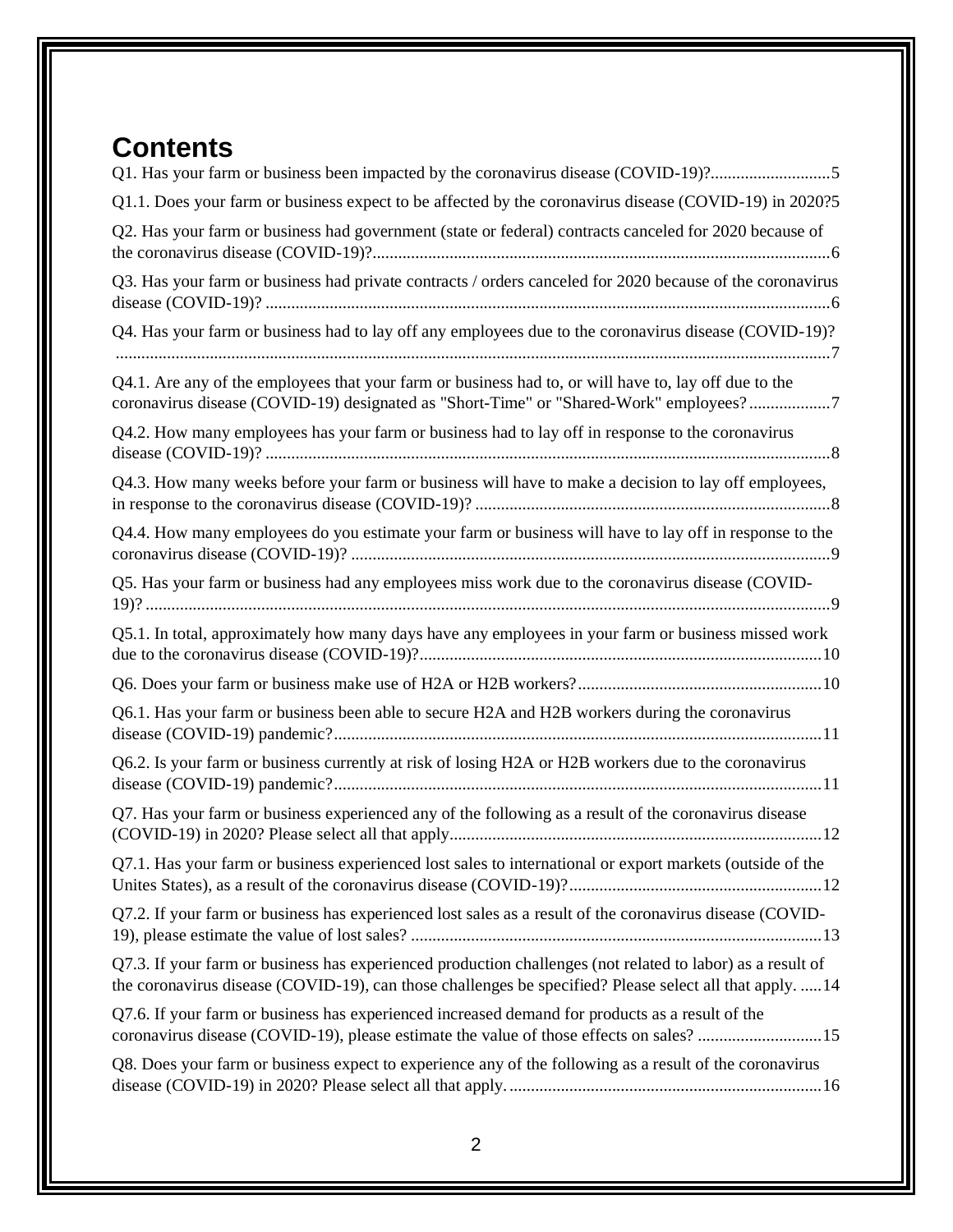| Q8.1. Does your farm or business expect to experience lost sales to international or export markets<br>(outside of the Unites States), as a result of the coronavirus disease (COVID-19)?16                        |
|--------------------------------------------------------------------------------------------------------------------------------------------------------------------------------------------------------------------|
| Q8.2. Does your farm or business expect to experience lost sales as a result of the coronavirus disease                                                                                                            |
| Q8.3. Does your farm or business expect to experience production challenges (not related to labor) as a<br>result of the coronavirus disease (COVID-19), can those challenges be specified? Please select all that |
| Q8.6. Does your farm or business expect to experience increased demand for products as a result of the<br>coronavirus disease (COVID-19), please estimate the value of those effects on sales? 19                  |
| Q9. Without external intervention (for example, governmental assistance), will your farm or business                                                                                                               |
| Q10. Without external intervention (for example, governmental assistance), will your farm or business                                                                                                              |
| Q11. Without external intervention (for example, governmental assistance), will your farm or business                                                                                                              |
| Q12. How many months can your farm or business survive without sales, as a result of the coronavirus                                                                                                               |
| Q13. Will holding market ready product, as a result of the coronavirus disease (COVID-19), make it less                                                                                                            |
| Q13.1. Will holding market ready product, as a result of the coronavirus disease (COVID-19), result in:                                                                                                            |
| Q14. How many months can your farm or business hold market ready product, as a result of the<br>coronavirus disease (COVID-19), before it becomes an issue for new crops or planting?23                            |
| Q16. Are there specific steps or types of assistance that would increase the likelihood for your farm or                                                                                                           |
| Q17. Would assistance with any of the following be helpful to your farm or business right now? Please                                                                                                              |
| Q18. Are there any existing programs that your aquaculture, aquaponics, or allied business does not<br>currently qualify for, that would increase the likelihood of survival of your farm or business?25           |
|                                                                                                                                                                                                                    |
| Q19.1. Please indicate which is the major species of foodfish raised by your farm or business: 27                                                                                                                  |
| Q20. How does your farm or business primarily market or sell aquaculture / aquaponics products? 28                                                                                                                 |
| Q21. Please indicate the scale of your farm or business by annual sales volume before the effects of                                                                                                               |
| Q22. In which USDA defined Aquaculture Region is your farm or business located? 30                                                                                                                                 |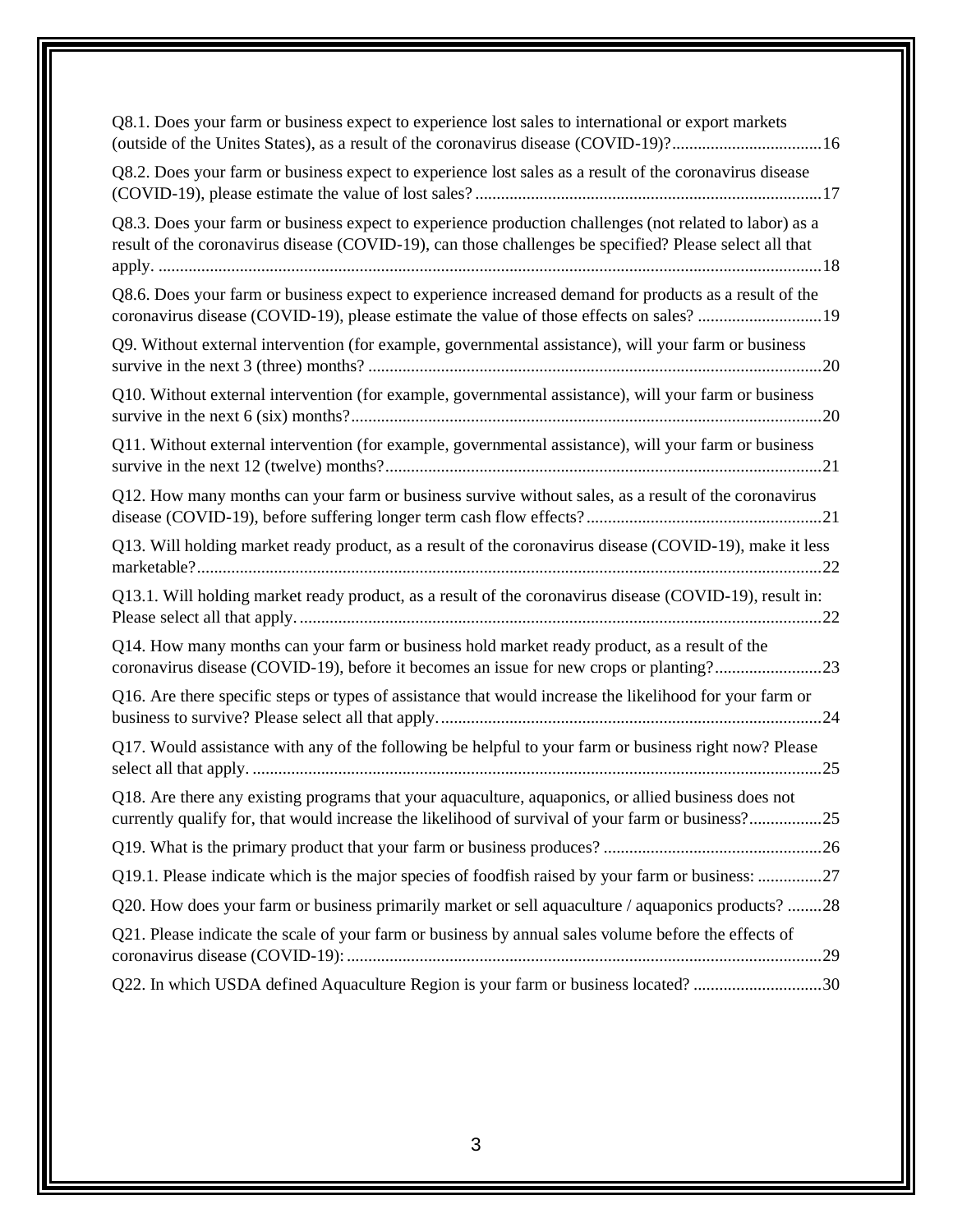## **Overview**

On March 23rd, 2020 Virginia Tech Seafood AREC and The Ohio State University Extension initiated an online survey of the U.S. aquaculture, aquaponics, and allied businesses. This survey was designed to capture and quantify the effects of the coronavirus disease (COVID-19) on the aquaculture, aquaponics, and allied industries. The survey will be administered quarterly for the duration of 2020 in order to capture the evolving effects of the coronavirus disease pandemic (COVID-19) on the industry. The Quarter 1 survey closed on April 10th, 2020 at 11:59 pm.

## **Methods**

Data for this study was collected through a survey, which was developed in Qualtrics so that it could be rapidly distributed online and through social media to aquaculture, aquaponics, and allied businesses around the U.S. The survey underwent a review by aquaculture and aquaponics experts prior to being submitted to the Virginia Tech Institutional Review Board for a human subjects research determination. Having been granted an exemption by the IRB, the survey was pre-tested with several aquaculture producers. The survey was intended for commercial aquaculture, aquaponics, and allied businesses; with distribution of the survey occurring through e-mail and social media. The National Aquaculture Association (NAA), USDA NIFA Cooperative Extension, National Sea Grant Extension, multiple industry associations, and other stakeholders assisted in distribution of the survey. Given the urgency to gather exploratory information on how U.S. aquaculture was being affected, a non-probability, selfselection method was used. The survey will be distributed quarterly throughout 2020, to capture the evolving effects of coronavirus disease (COVID-19) on the industry. The first quarter survey was launched on March 23rd, 2020 and closed on April 10th, 2020. Results were exported and summarized using Microsoft Excel software.

## **Response Rate**

At the time of closing the survey had 652 responses. Of those responses, 30 were noted as "partial" responses. Another 47 recorded responses were left completely blank. After a review of all recorded responses, a total of 115 observations were removed from the dataset for being blank or greater than 75% incomplete. The adjusted response for the study was 537 observations. Discounting the number of "allied businesses" that participated in the study ( $n = 15$ ), the number of farms that participated is roughly equal to 18% of the total number of U.S. farms recorded in the 2018 Census of Aquaculture (USDA, 2019).

## **No Response**

The survey made use of skip and display logic, in order to minimize the number of questions presented to participants that were not relevant based on previous answers. As a result, the "No response" category presented in this report is a count of the number of participants presented with the question who proceeded without answering that question.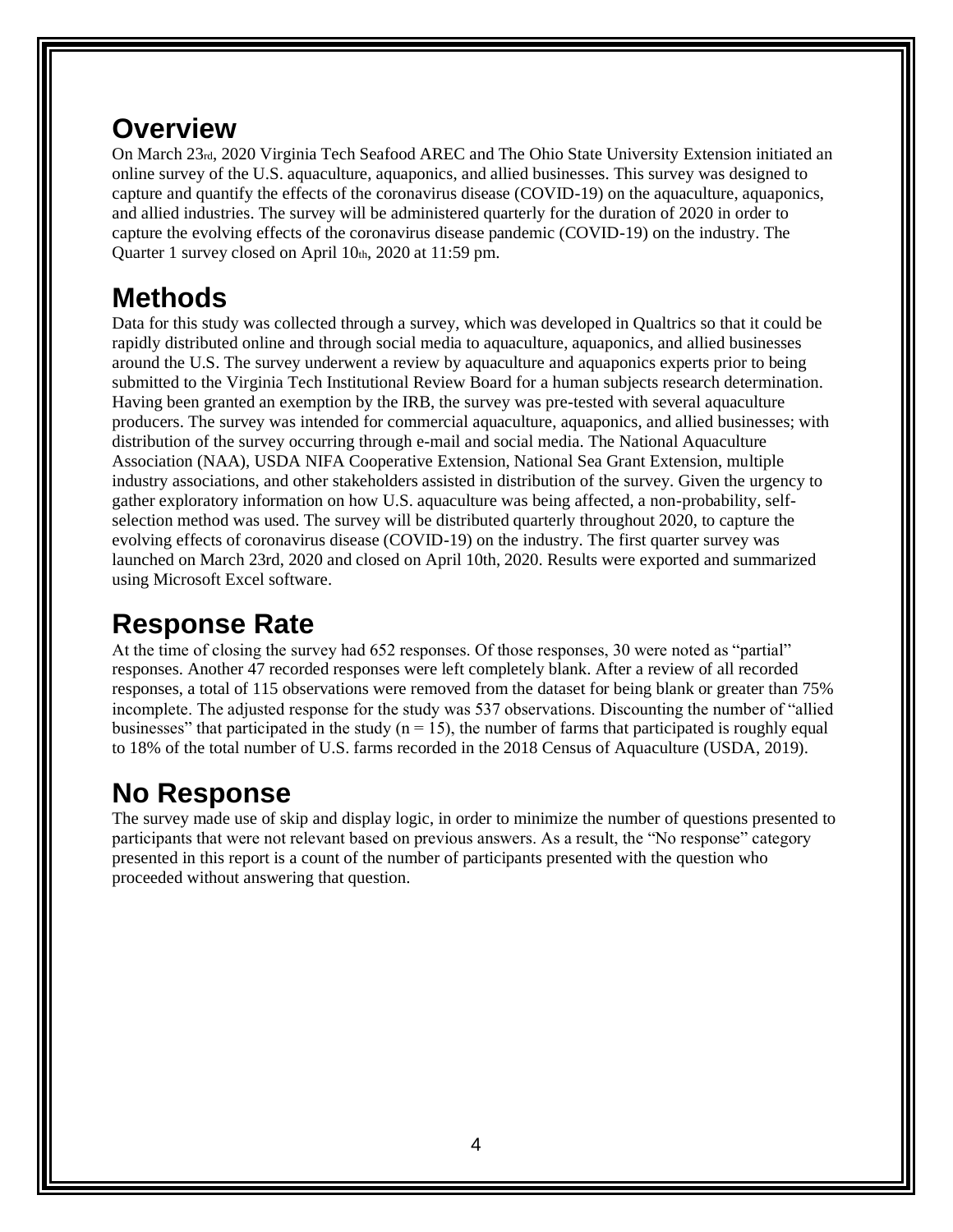## **Survey results for each question**

The number of respondents to each question presented in this summary is denoted as  $(n =)$ .

#### <span id="page-10-0"></span>**Q1. Has your farm or business been impacted by the coronavirus disease (COVID-19)?**



- No response  $: < 1\%$ • Yes : 90%
- No : 3%
- Uncertain / Not Sure : 7%



#### <span id="page-10-1"></span>**Q1.1. Does your farm or business expect to be affected by the coronavirus disease (COVID-19) in 2020?**

- $(n = 54)$
- No response : 6%
- Definitely yes :  $20\%$
- Probably yes : 50%
- Probably not: 20%
- Definitely not : 4%

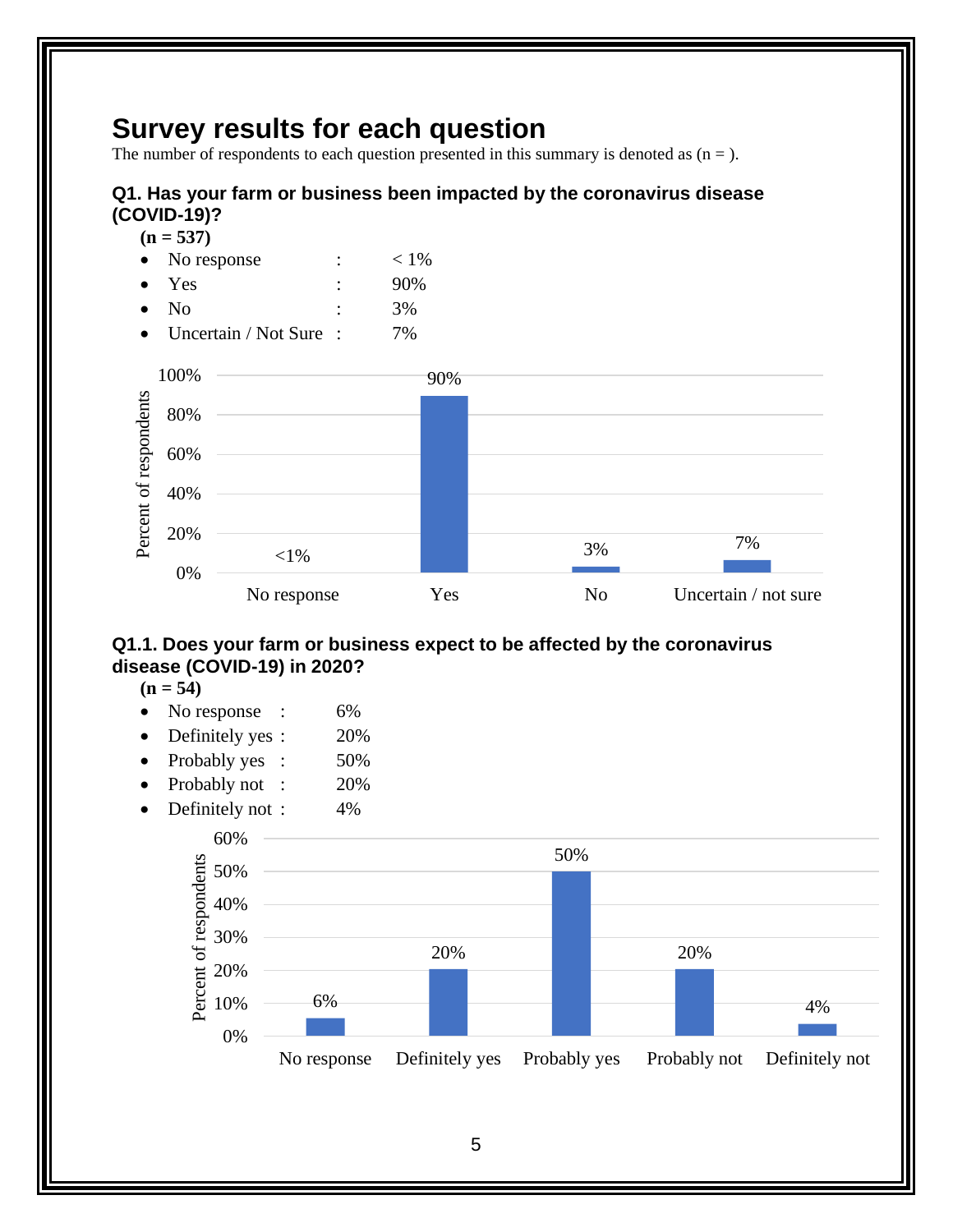#### <span id="page-11-0"></span>**Q2. Has your farm or business had government (state or federal) contracts canceled for 2020 because of the coronavirus disease (COVID-19)?**

 $(n = 485)$ 



#### <span id="page-11-1"></span>**Q3. Has your farm or business had private contracts / orders canceled for 2020 because of the coronavirus disease (COVID-19)?**

 $(n = 482)$ 

- No response : 2%
- $Yes$  :  $80\%$
- No : 18%

<span id="page-11-2"></span>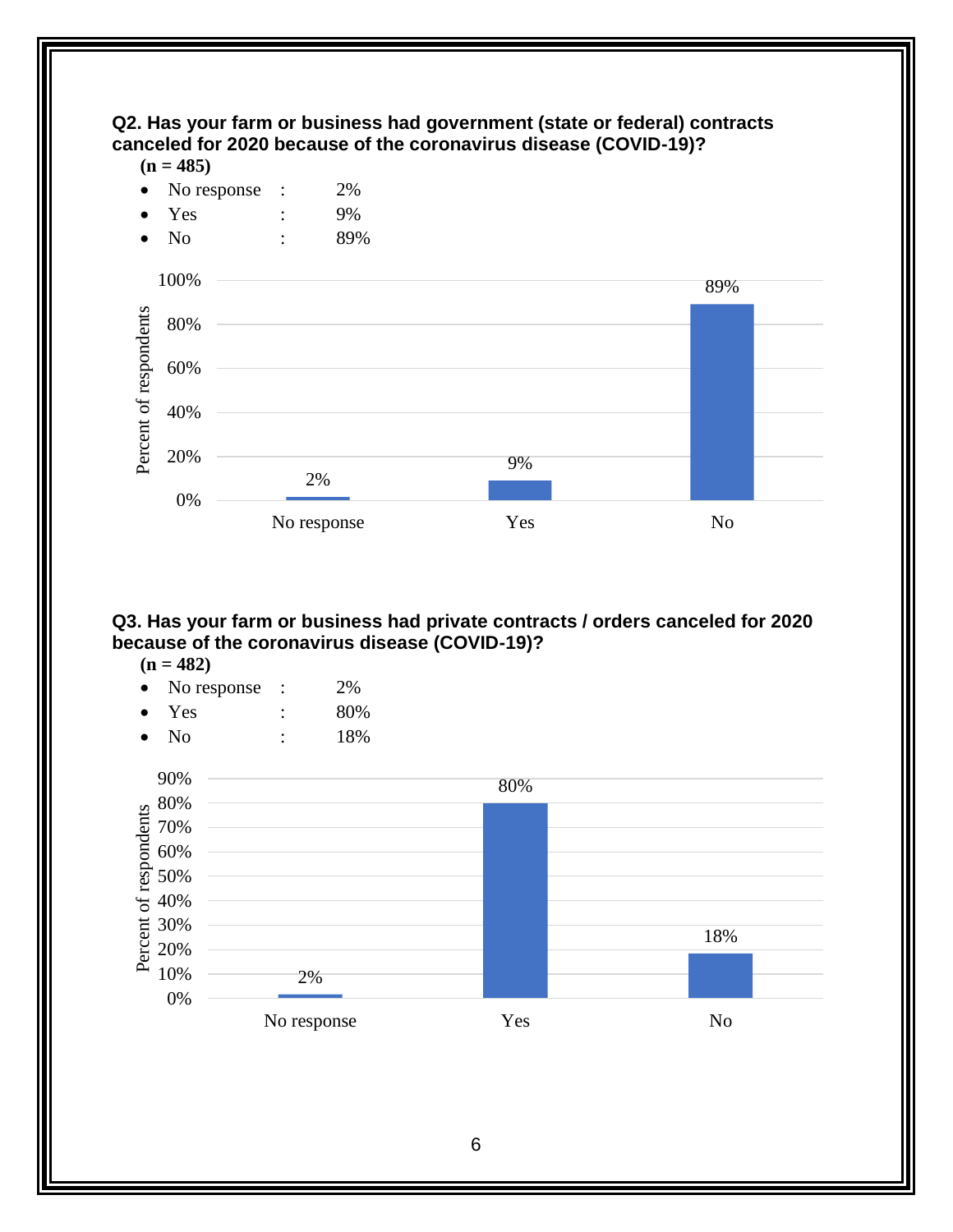#### **Q4. Has your farm or business had to lay off any employees due to the coronavirus disease (COVID-19)?**

#### $(n = 478)$

|           | • No response | ٠ | 1%  |
|-----------|---------------|---|-----|
|           | $\bullet$ Yes | ٠ | 33% |
| $\bullet$ | - No          | ٠ | 40% |

Will have to soon :  $26\%$ 



<span id="page-12-0"></span>**Q4.1. Are any of the employees that your farm or business had to, or will have to, lay off due to the coronavirus disease (COVID-19) designated as "Short-Time" or "Shared-Work" employees?** 

- **(n = 278)**
- No response : 18%
- Yes : 35%
- No : 47%
- Don't know : 0%

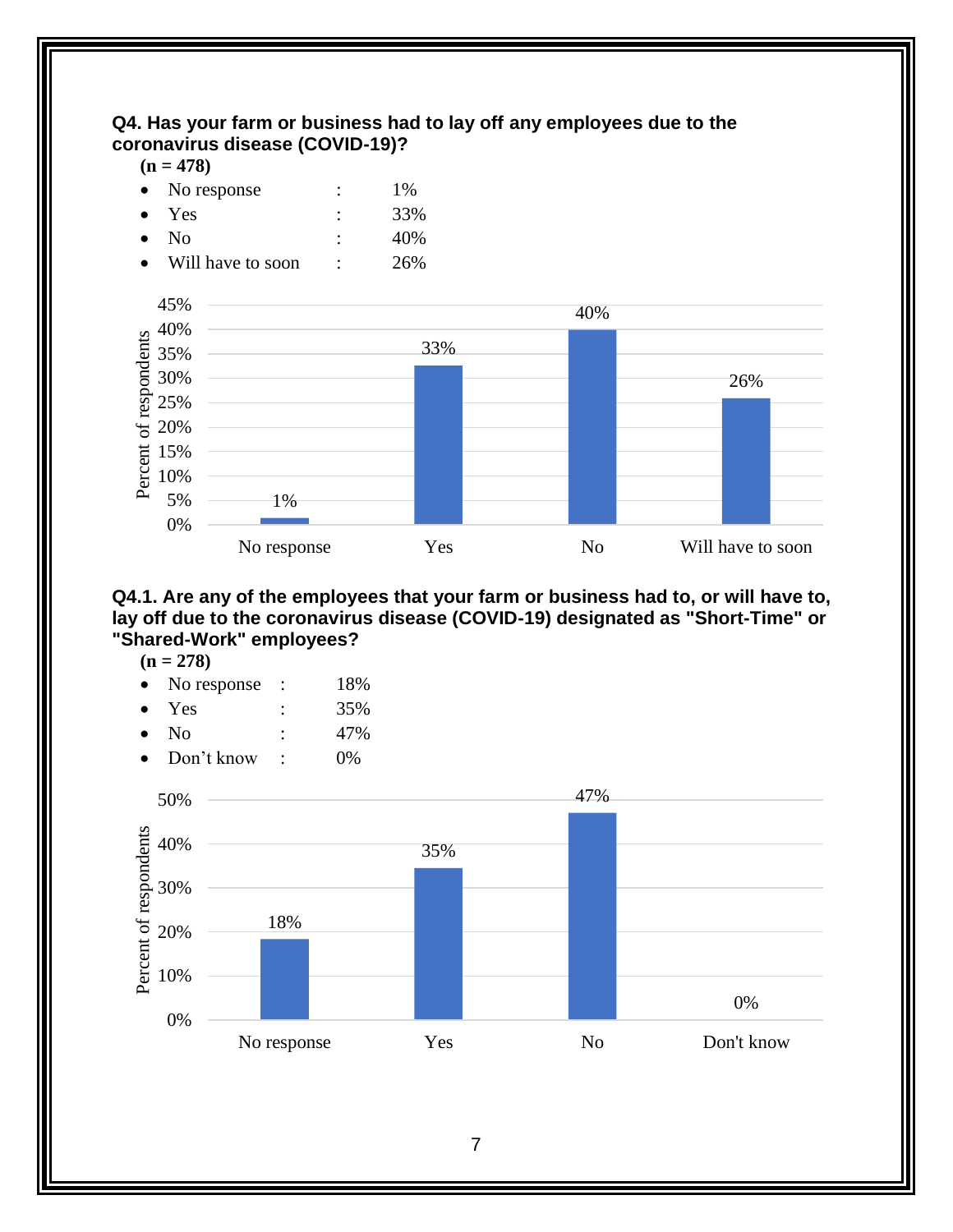#### <span id="page-13-0"></span>**Q4.2. How many employees has your farm or business had to lay off in response to the coronavirus disease (COVID-19)?**

#### **(n = 154)**

| No response | 0% |
|-------------|----|
|             |    |

- $1 3$  employees : 56%
- $\bullet$  4 6 employees : 19% •  $7 - 10$  employees : 7%
- $\bullet$  11 15 employees : 7%
- $\bullet$  16 20 employees : 3%
- More than 20 employees : 6%



#### <span id="page-13-1"></span>**Q4.3. How many weeks before your farm or business will have to make a decision to lay off employees, in response to the coronavirus disease (COVID-19)?**

 $(n = 123)$ 

| No response           |   | 1%  |
|-----------------------|---|-----|
| Less than 1 week      |   | 15% |
| $\bullet$ 1 – 3 weeks |   | 54% |
| $4-6$ weeks           |   | 22% |
| $7 - 10$ weeks        | ٠ | 7%  |
| More than 10 weeks    |   | 2%  |

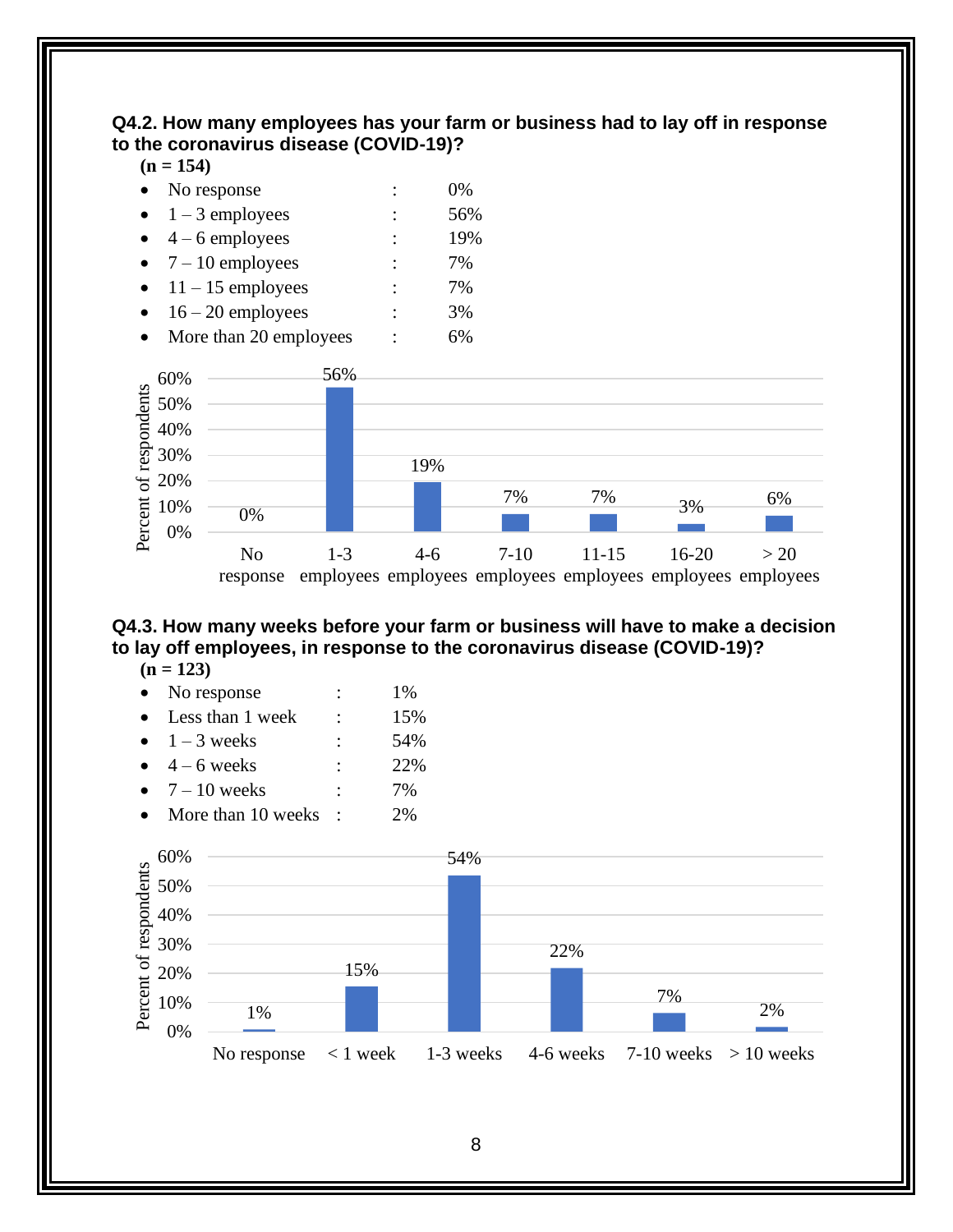#### <span id="page-14-0"></span>**Q4.4. How many employees do you estimate your farm or business will have to lay off in response to the coronavirus disease (COVID-19)?**

#### **(n = 123)**

- No response : 1%
- $\bullet$  1 3 employees : 62%
- $\bullet$  4 6 employees : 17%
- $7 10$  employees : 8% •  $11 - 15$  employees : 3%
- $\bullet$  16 20 employees : 2%
- More than 20 employees : 7%



#### <span id="page-14-1"></span>**Q5. Has your farm or business had any employees miss work due to the coronavirus disease (COVID-19)?**



- No response : 2%
- Yes : 28%
- No : 70%

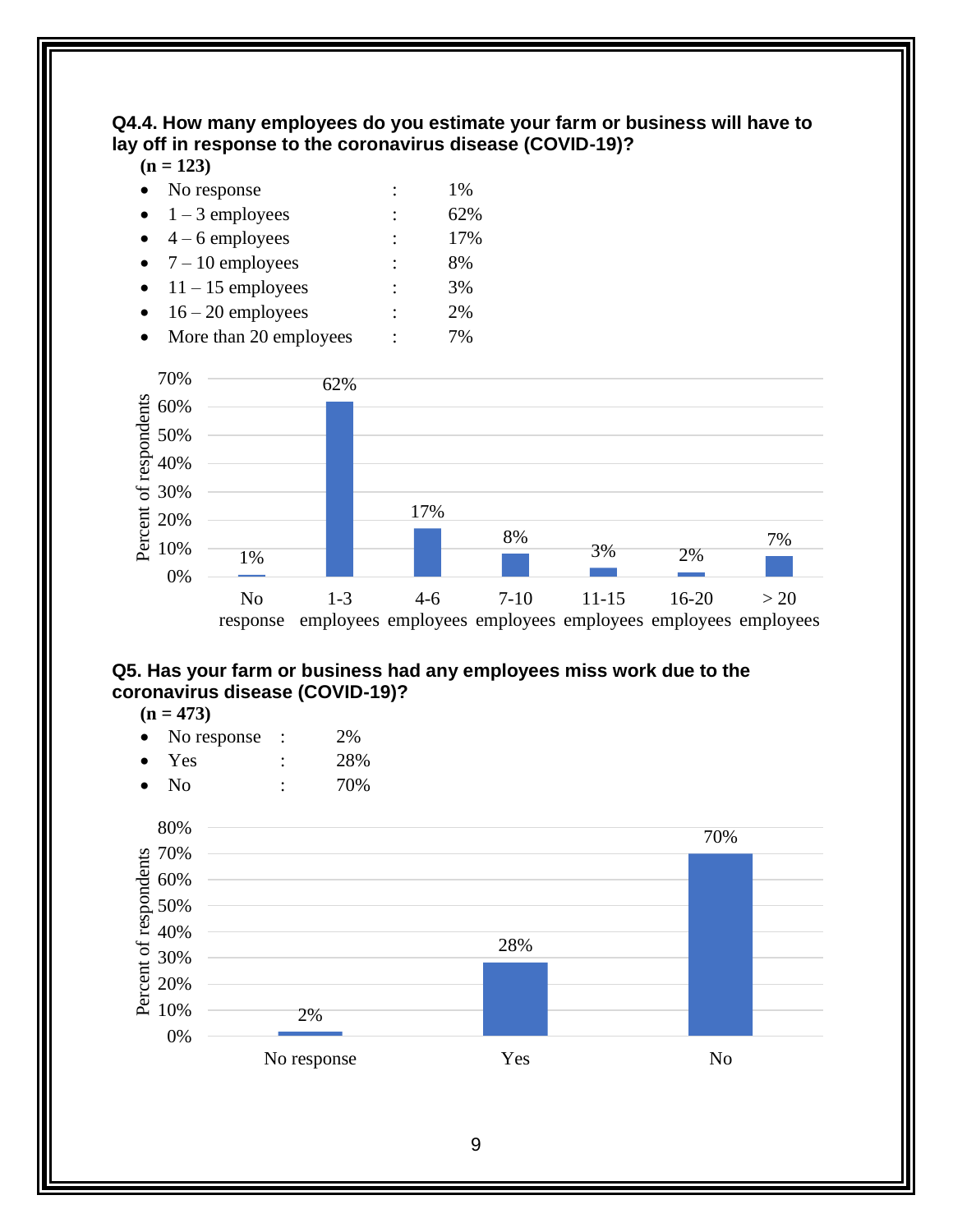#### <span id="page-15-0"></span>**Q5.1. In total, approximately how many days have any employees in your farm or business missed work due to the coronavirus disease (COVID-19)?**

**(n = 132)**

| No response         |                      | 0%  |
|---------------------|----------------------|-----|
| Less than a day     |                      | 2%  |
| $\bullet$ 1 -3 days | ٠                    | 11% |
| $4 - 6$ days        | ٠                    | 20% |
| $7 - 10$ days       | $\ddot{\phantom{a}}$ | 21% |
| $11 - 14$ days      |                      | 29% |
|                     |                      |     |

• More than 14 days : 17%



## <span id="page-15-1"></span>**Q6. Does your farm or business make use of H2A or H2B workers?**

#### **(n = 468)**

- No response : 2%
- $Yes : 3\%$
- No : 94%

<span id="page-15-2"></span>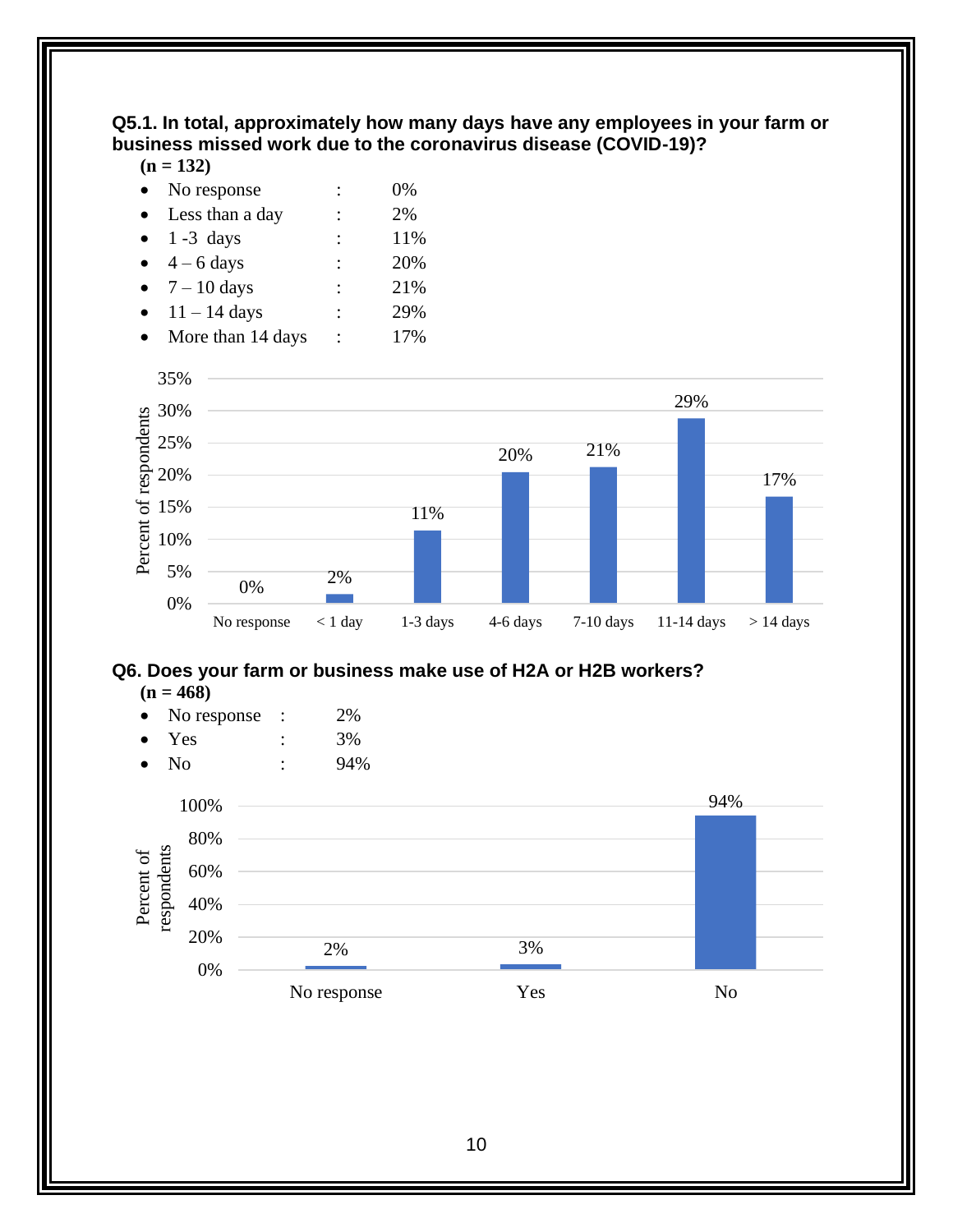#### **Q6.1. Has your farm or business been able to secure H2A and H2B workers during the coronavirus disease (COVID-19) pandemic?**

#### $(n = 16)$



#### <span id="page-16-0"></span>**Q6.2. Is your farm or business currently at risk of losing H2A or H2B workers due to the coronavirus disease (COVID-19) pandemic?**

|  | חנח |
|--|-----|
|--|-----|

|           | No response    |   | 3%  |
|-----------|----------------|---|-----|
|           | $\bullet$ Yes  |   | 3%  |
| $\bullet$ | - No           |   | 86% |
|           | Don't know yet | ٠ | 9%  |

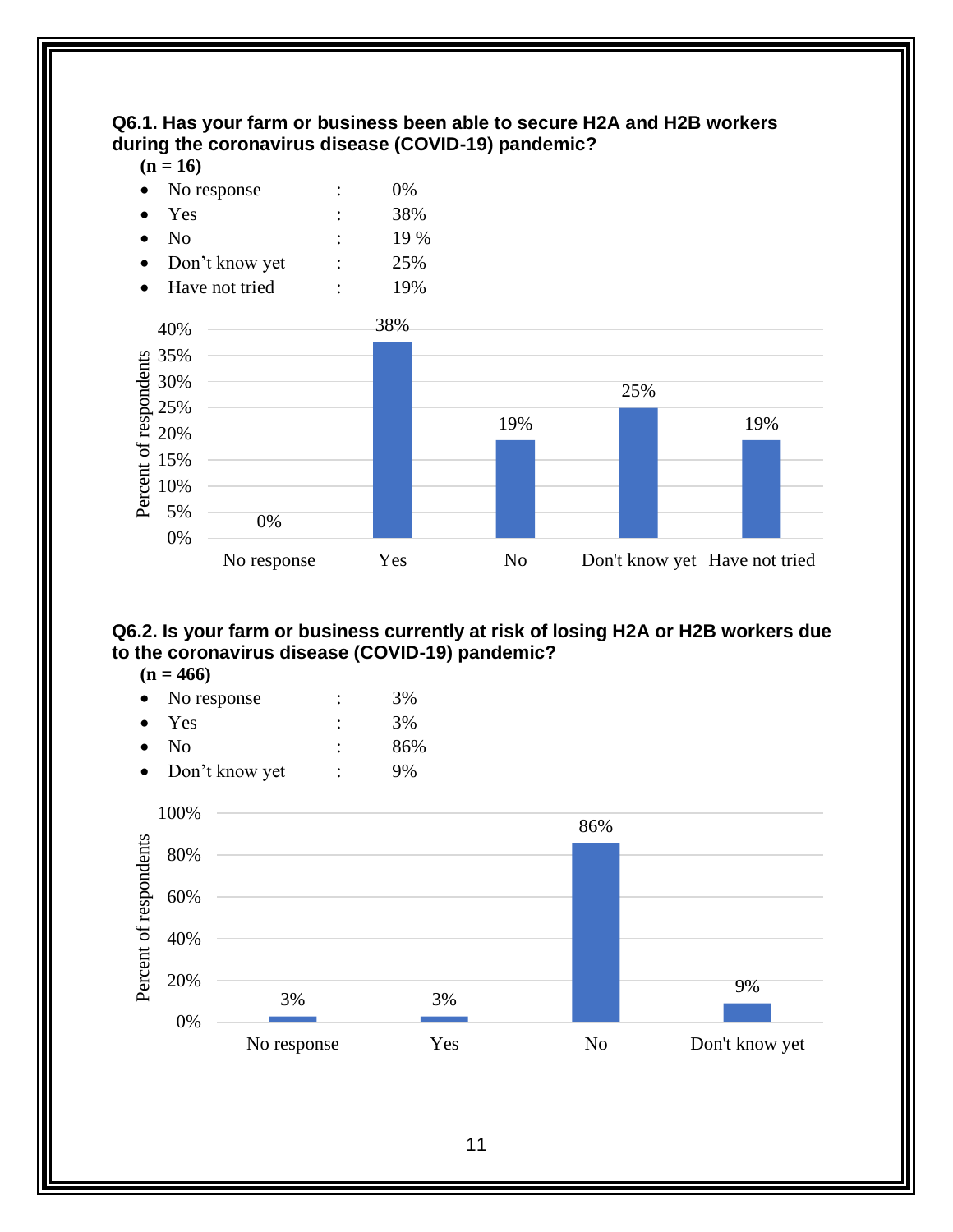#### <span id="page-17-0"></span>**Q7. Has your farm or business experienced any of the following as a result of the coronavirus disease (COVID-19) in 2020? Please select all that apply. (n = 499)**

| $H = 422$                                        |                      |     |
|--------------------------------------------------|----------------------|-----|
| Lost sales                                       | $\ddot{\cdot}$       | 84% |
| • Production challenges (not related to labor) : |                      | 41% |
| • Increased cost of production                   | $\ddot{\phantom{a}}$ | 25% |
| • Labor challenges                               |                      | 40% |
| Increased demand for products                    | $\ddot{\cdot}$       | 5%  |
| Other)                                           |                      |     |



<span id="page-17-1"></span>

#### $(n = 436)$

- No response : 1%
- $Yes$  :  $25\%$
- No : 74%

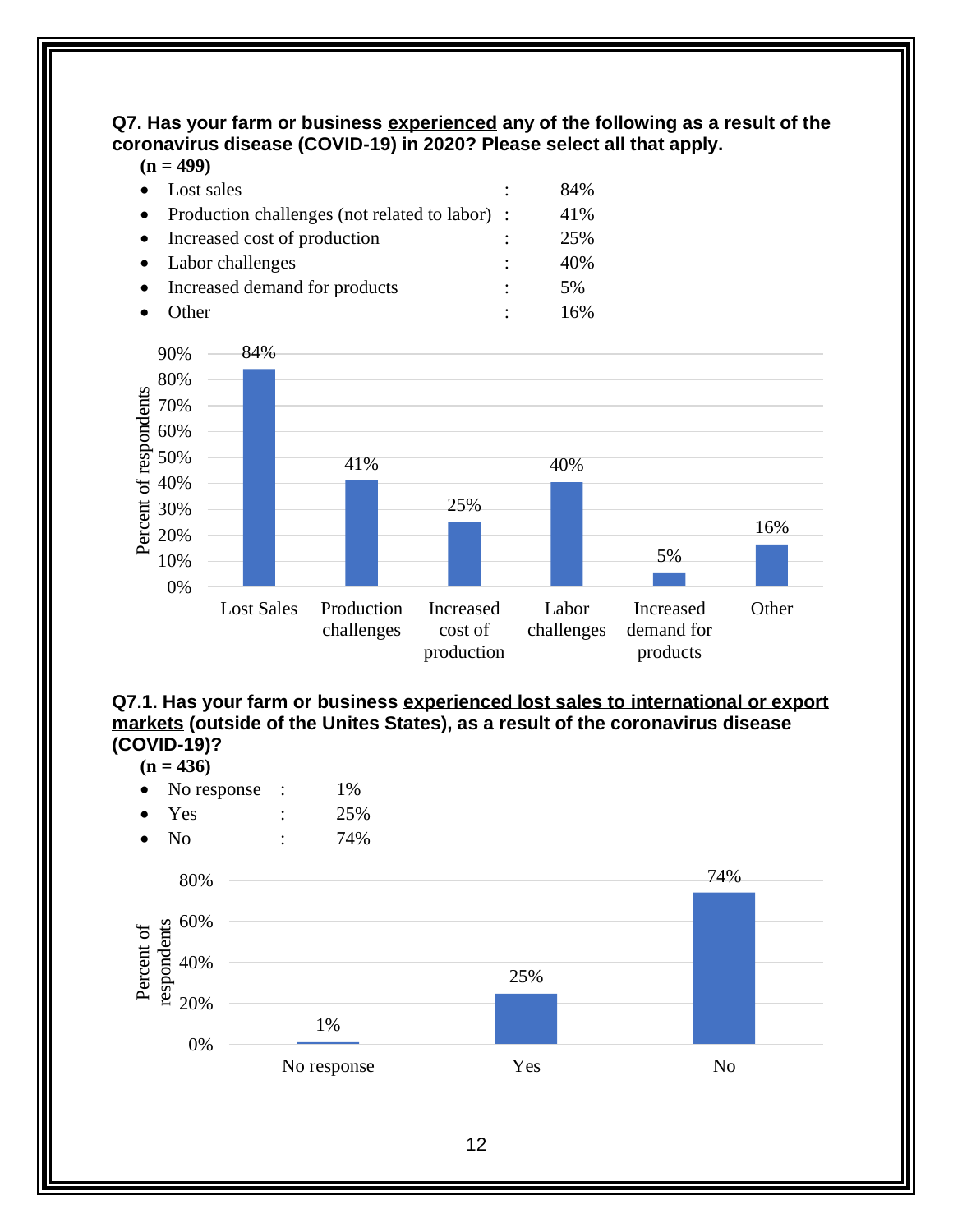#### <span id="page-18-0"></span>**Q7.2. If your farm or business has experienced lost sales as a result of the coronavirus disease (COVID-19), please estimate the value of lost sales?**

#### **(n = 434)**

| No response                   | 1%  |
|-------------------------------|-----|
| $$1 - $1,000$                 | 2%  |
| $$1,001 - $5,000$             | 8%  |
| $$5,001 - $10,000$            | 8%  |
| $$10,001 - $25,000$           | 13% |
| $$25,001 - $50,000$           | 13% |
| $$50,001 - $100,000$          | 11% |
| $$100,001 - $250,000$         | 12% |
| \$250,001 - \$500,000         | 6%  |
| \$500,001 - \$ 1million       | 5%  |
| Greater than \$1 million      | 3%  |
| Cannot estimate at this time. | 19% |

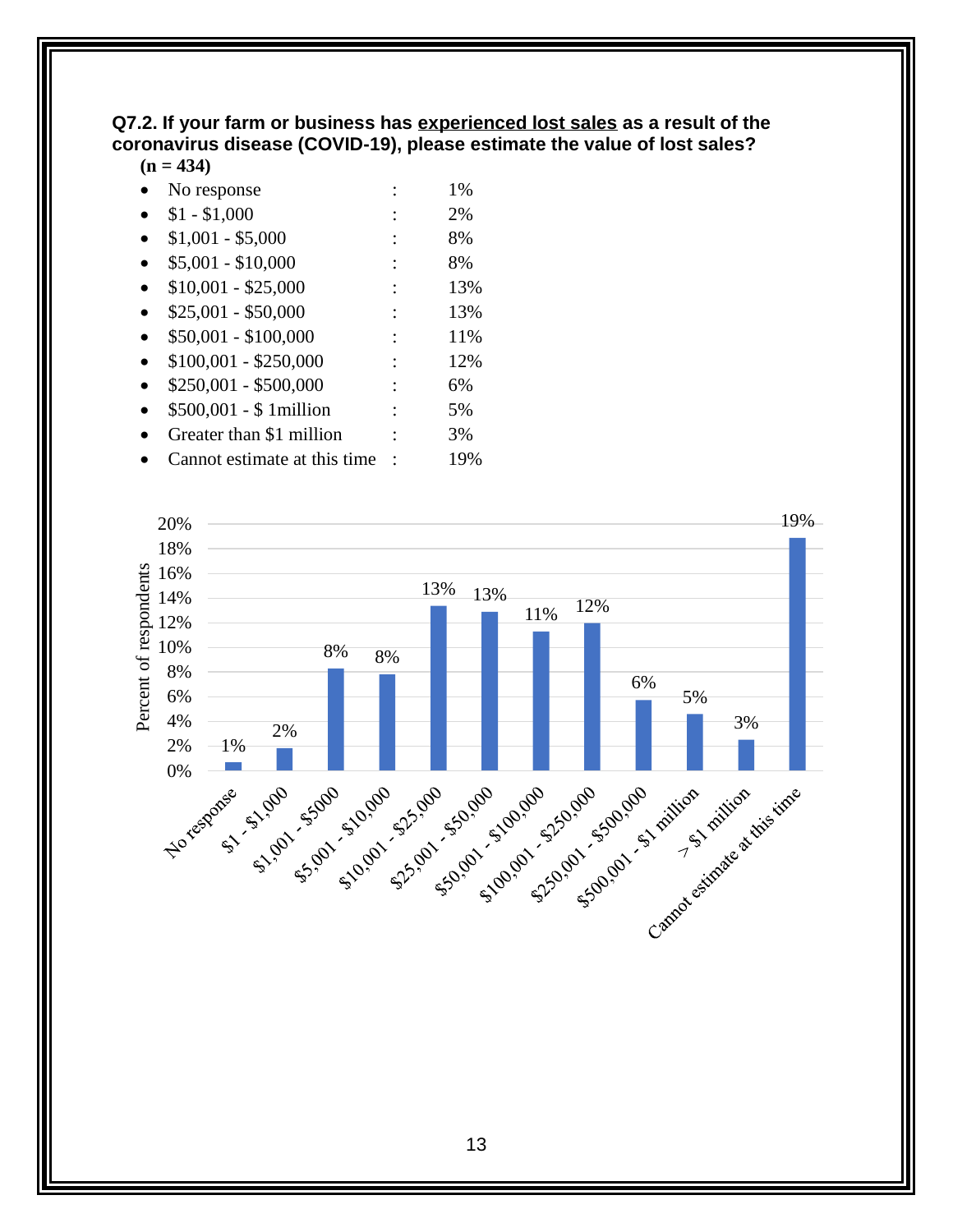#### <span id="page-19-0"></span>**Q7.3. If your farm or business has experienced production challenges (not related to labor) as a result of the coronavirus disease (COVID-19), can those challenges be specified? Please select all that apply.**

| $(n = 200)$ |  |
|-------------|--|
|-------------|--|

| • Challenges with production inputs (feed, chemicals, therapeutants, etc.) | 43%  |
|----------------------------------------------------------------------------|------|
| • Challenges with repair, construction, consultant or engineering services | 32%  |
| • Challenges with financial services (operating loans, leases, etc.)       | 29%  |
| <b>Other</b>                                                               | 30%  |
| • Cannot identify specific production challenges at this time              | 22\% |

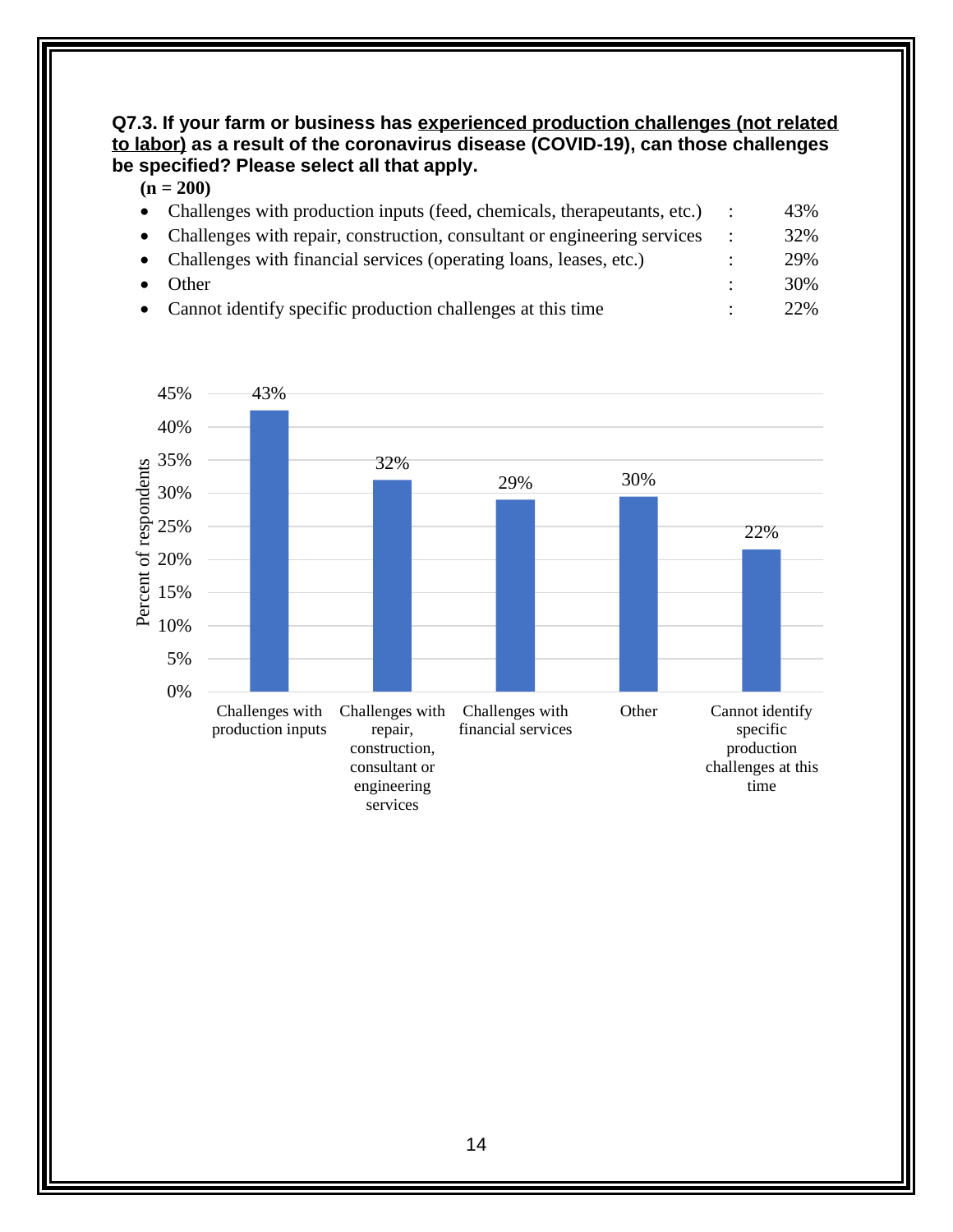#### <span id="page-20-0"></span>**Q7.6. If your farm or business has experienced increased demand for products as a result of the coronavirus disease (COVID-19), please estimate the value of those effects on sales?**

 $(n = 27)$ 

- No response : 15%
- $$1 $1,000$  : 7%
- $$1,001 $5,000$  : 7%
- $$5,001 $10,000$  : 11%
- $$10,001 $25,000$  : 4%
- $$25,001 $50,000$  : 0%
- $$50,001 $100,000$  : 11%
- $$100,001 $250,000$  : 0%
- $$250,001 $500,000$  : 4%
- \$500,001 \$ 1million : 0%
- Greater than \$1 million : 4%
- Cannot estimate at this time :  $37\%$

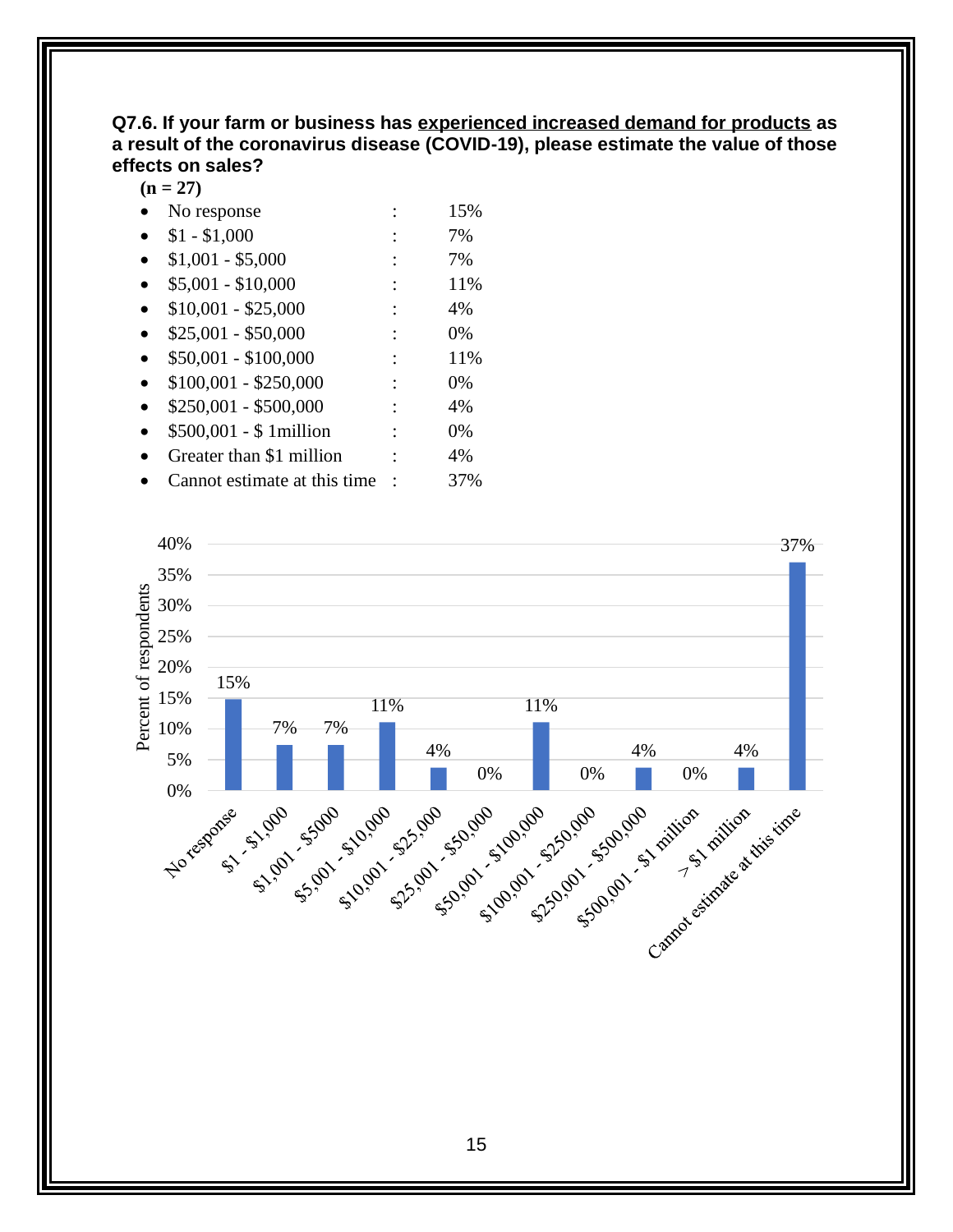<span id="page-21-0"></span>**Q8. Does your farm or business expect to experience any of the following as a result of the coronavirus disease (COVID-19) in 2020? Please select all that apply.**  $(n = 485)$ 

| $\mathbf{u} - \mathbf{v}$                        |                |     |
|--------------------------------------------------|----------------|-----|
| Lost sales                                       | $\ddot{\cdot}$ | 89% |
| • Production challenges (not related to labor) : |                | 47% |
| Increased cost of production                     |                | 35% |
| • Labor challenges                               |                | 45% |
| Increased demand for products                    | ٠              | 7%  |
| $\cap$ ther                                      |                | 10% |



<span id="page-21-1"></span>

 $(n = 433)$ 

- No response :  $\leq 1\%$
- Yes : 27%
- No : 73%

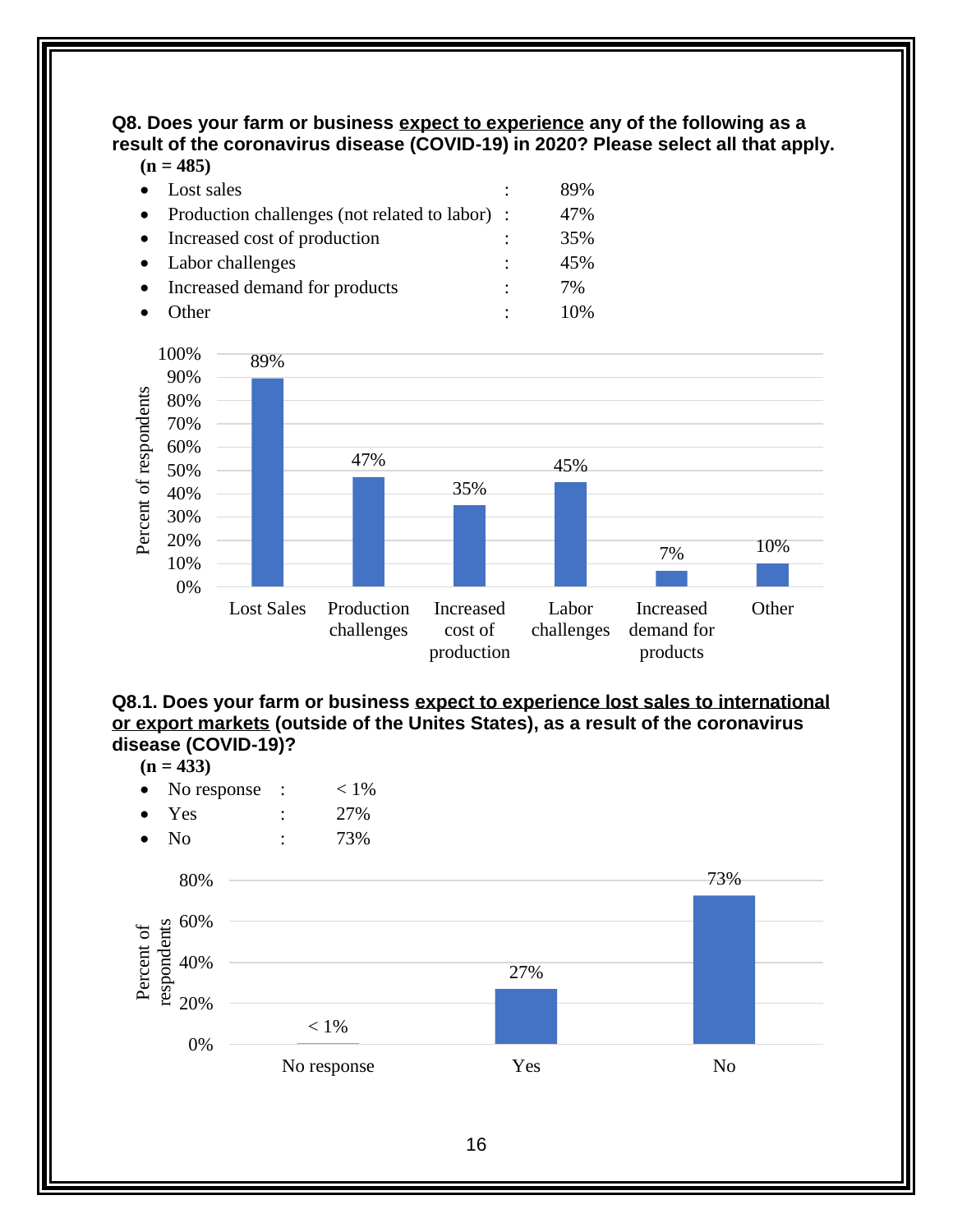#### <span id="page-22-0"></span>**Q8.2. Does your farm or business expect to experience lost sales as a result of the coronavirus disease (COVID-19), please estimate the value of lost sales?**

#### $(n = 431)$

| No response                  | $< 1\%$ |
|------------------------------|---------|
| $$1 - $1,000$                | 2%      |
| $$1,001 - $5,000$            | 4%      |
| $$5,001 - $10,000$           | 6%      |
| $$10,001 - $25,000$          | 11%     |
| $$25,001 - $50,000$          | 11%     |
| $$50,001 - $100,000$         | 14%     |
| $$100,001 - $250,000$        | 14%     |
| \$250,001 - \$500,000        | 8%      |
| \$500,001 - \$ 1 million     | 6%      |
| Greater than \$1 million     | 4%      |
| Cannot estimate at this time | 20%     |

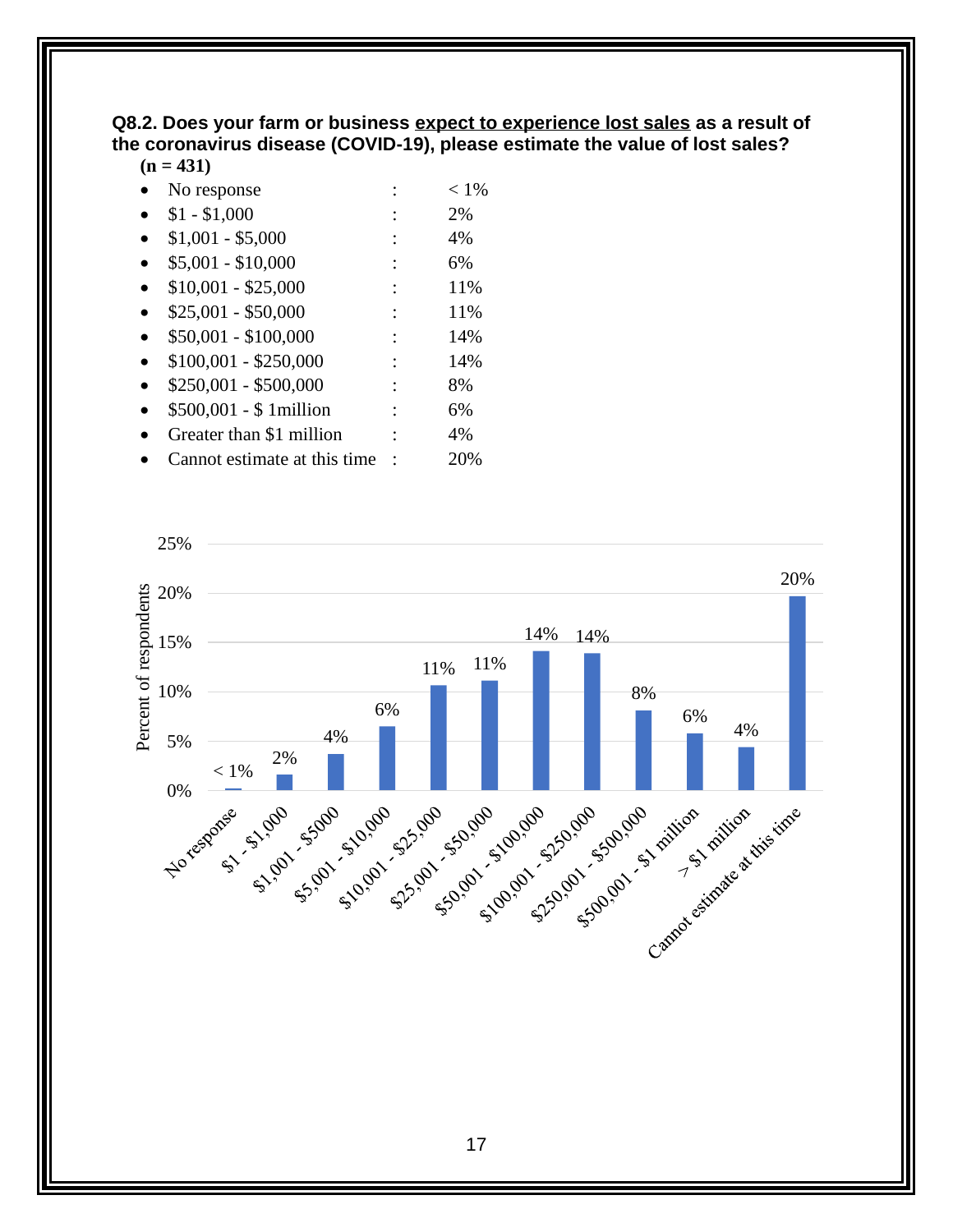#### <span id="page-23-0"></span>**Q8.3. Does your farm or business expect to experience production challenges (not related to labor) as a result of the coronavirus disease (COVID-19), can those challenges be specified? Please select all that apply.**

#### $(n = 217)$

| • Challenges with production inputs (feed, chemicals, therapeutants, etc.) | 44% |
|----------------------------------------------------------------------------|-----|
| • Challenges with repair, construction, consultant or engineering services | 29% |
| • Challenges with financial services (operating loans, leases, etc.)       | 30% |
| <b>Other</b>                                                               | 19% |
| • Cannot identify specific production challenges at this time              | 16% |

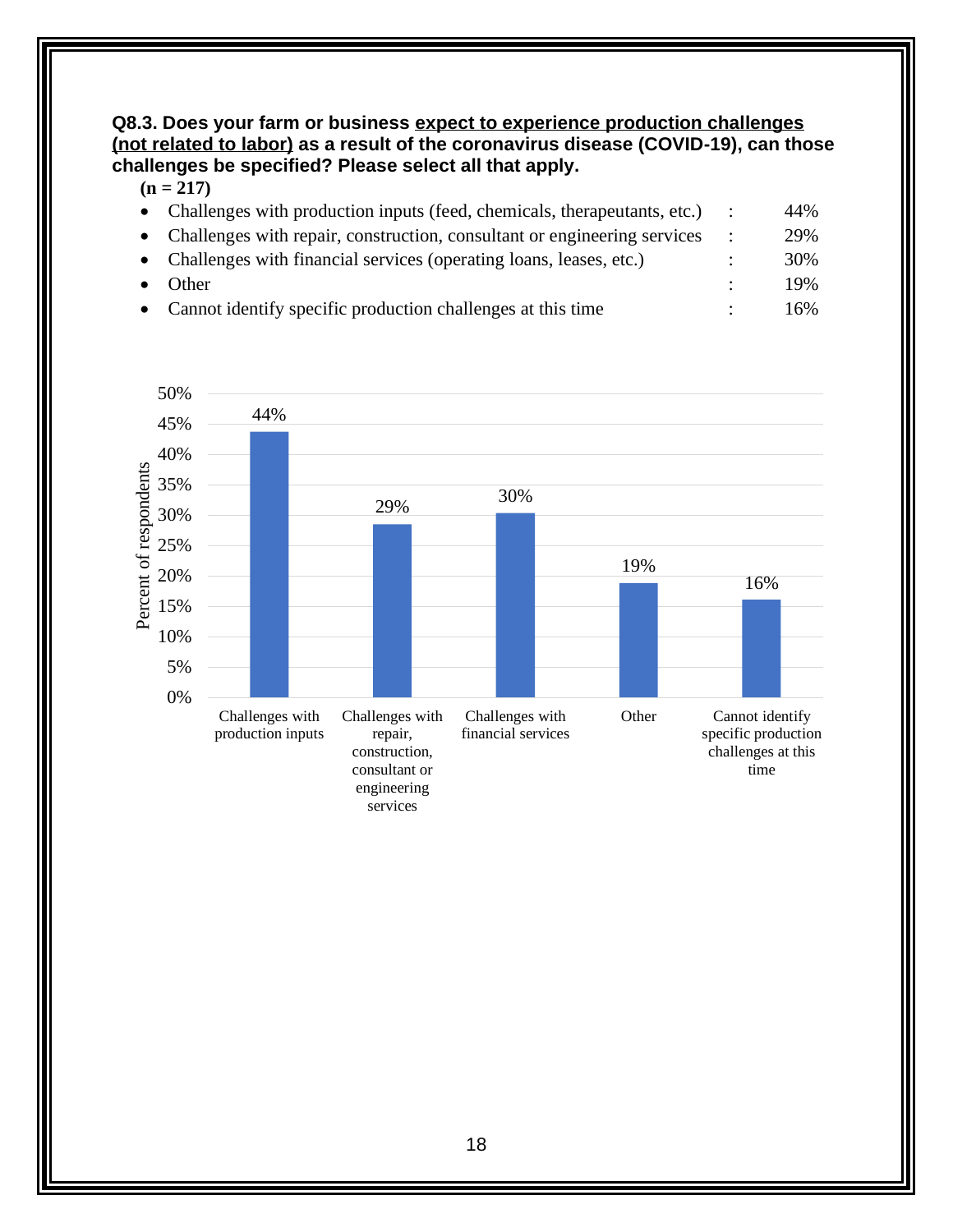#### <span id="page-24-0"></span>**Q8.6. Does your farm or business expect to experience increased demand for products as a result of the coronavirus disease (COVID-19), please estimate the value of those effects on sales?**

**(n = 33)**

- No response : 6%
- $$1 $1,000$  : 6%
- $$1,001 $5,000$  : 9%
- $$5,001 $10,000$  : 9%
- $$10,001 $25,000$  : 3%
- $$25,001 $50,000$  : 3%
- $$50,001 $100,000$  : 6%
- $$100,001 $250,000$  : 0%
- $$250,001 $500,000$  : 0%
- \$500,001 \$ 1million : 0%
- Greater than \$1 million : 6%
- Cannot estimate at this time : 52%

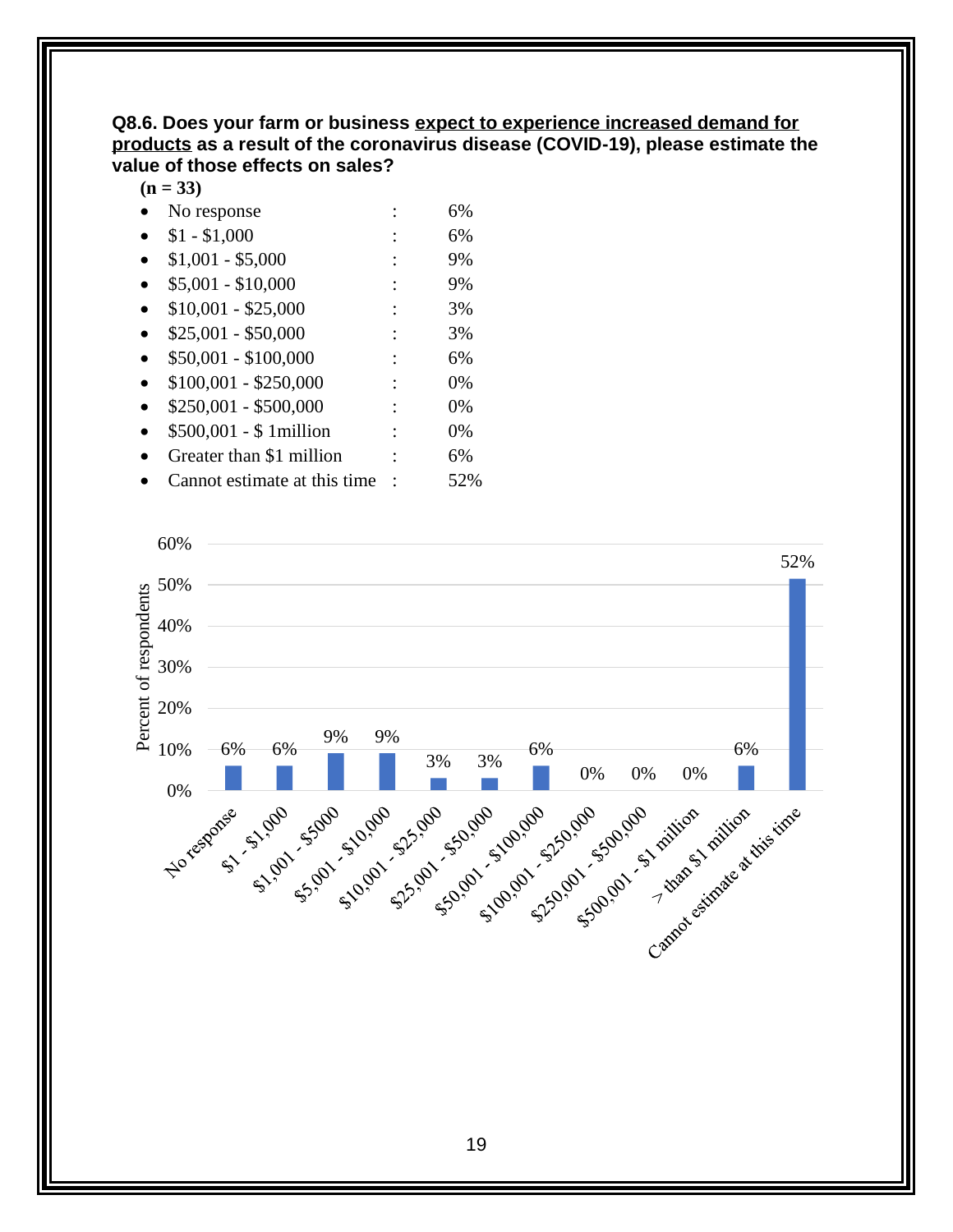#### <span id="page-25-0"></span>**Q9. Without external intervention (for example, governmental assistance), will your farm or business survive in the next 3 (three) months?**

 $(n = 458)$ 

- No response : 2%
- Yes : 34%
- Maybe : 51%
- No : 13%



#### <span id="page-25-1"></span>**Q10. Without external intervention (for example, governmental assistance), will your farm or business survive in the next 6 (six) months?**

- $(n = 458)$
- No response : 2%
- Yes : 20%
- Maybe :  $47\%$
- No : 32%

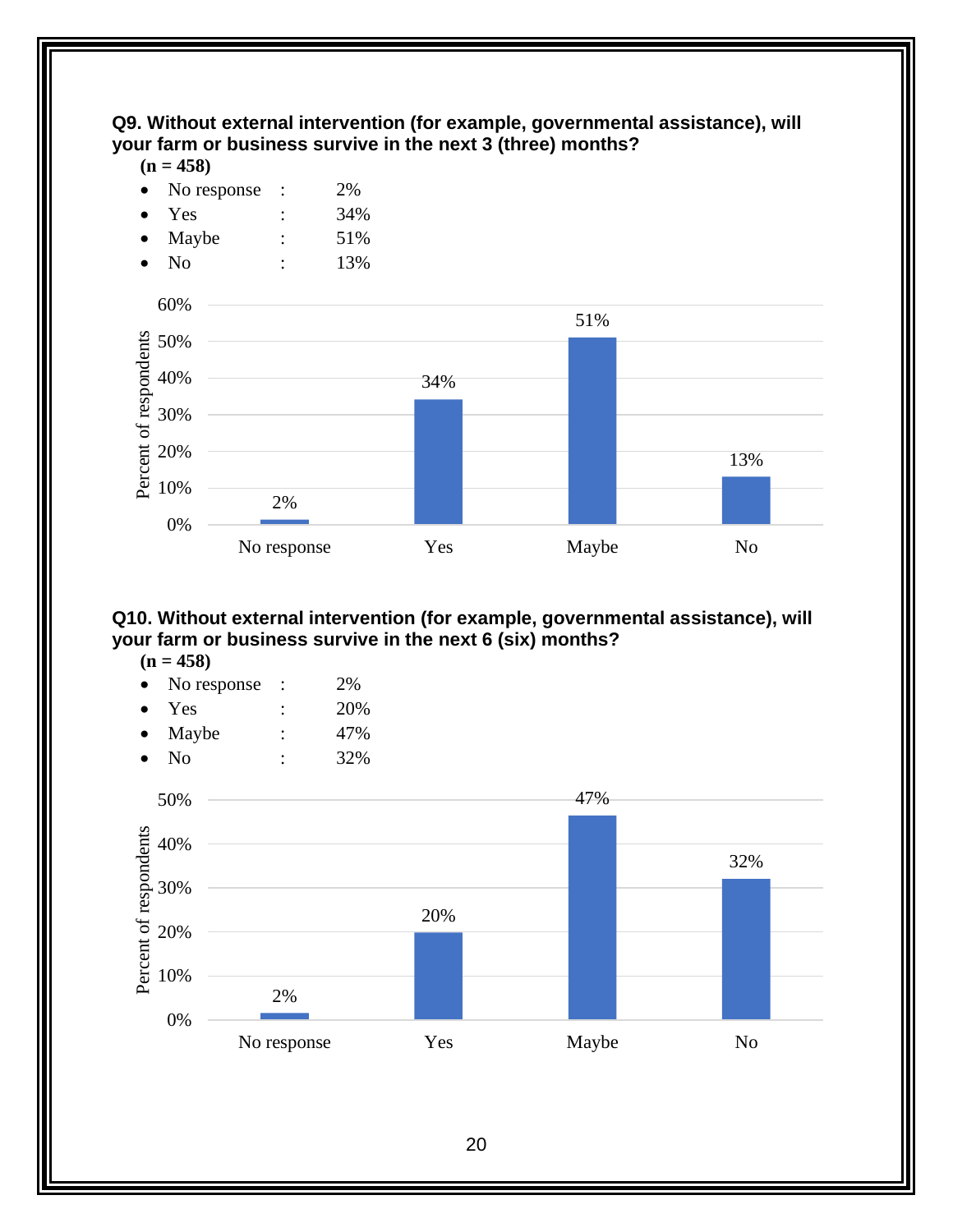#### <span id="page-26-0"></span>**Q11. Without external intervention (for example, governmental assistance), will your farm or business survive in the next 12 (twelve) months?**

#### $(n = 458)$

| $\bullet$ | No response | 2% |
|-----------|-------------|----|
|           |             |    |

- Yes : 13%
- Maybe : 36%



#### <span id="page-26-1"></span>**Q12. How many months can your farm or business survive without sales, as a result of the coronavirus disease (COVID-19), before suffering longer term cash flow effects?**

#### **(n = 456)**

| No response            |   | 14% |
|------------------------|---|-----|
| Less than 1 month      |   | 15% |
| $\bullet$ 1 – 3 months |   | 43% |
| $4 - 6$ months         | ٠ | 17% |
| • $7-10$ months        | ٠ | 6%  |
| More than 10 months:   |   | 5%  |
| Do not know            |   |     |

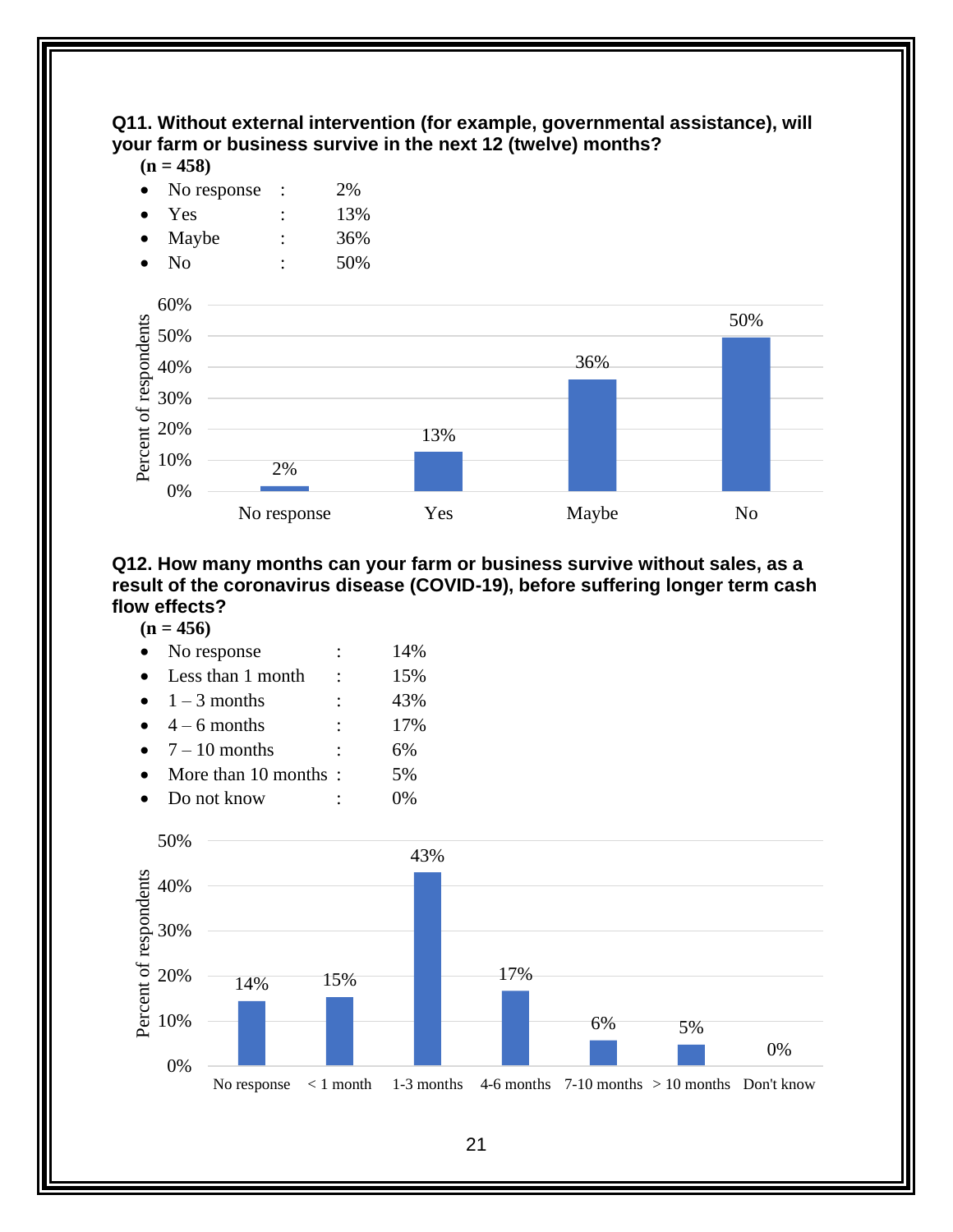#### <span id="page-27-0"></span>**Q13. Will holding market ready product, as a result of the coronavirus disease (COVID-19), make it less marketable?**

 $(n = 453)$ 

- No response : 2%
- Yes : 60%
- No : 17%
- Don't know : 21%



#### <span id="page-27-1"></span>**Q13.1. Will holding market ready product, as a result of the coronavirus disease (COVID-19), result in: Please select all that apply.**

 $(n = 268)$ 

| $\bullet$ | Reduced quantity sold | 71% |
|-----------|-----------------------|-----|
| $\bullet$ | Reduced price         | 68% |
|           |                       |     |

• Other : 30%

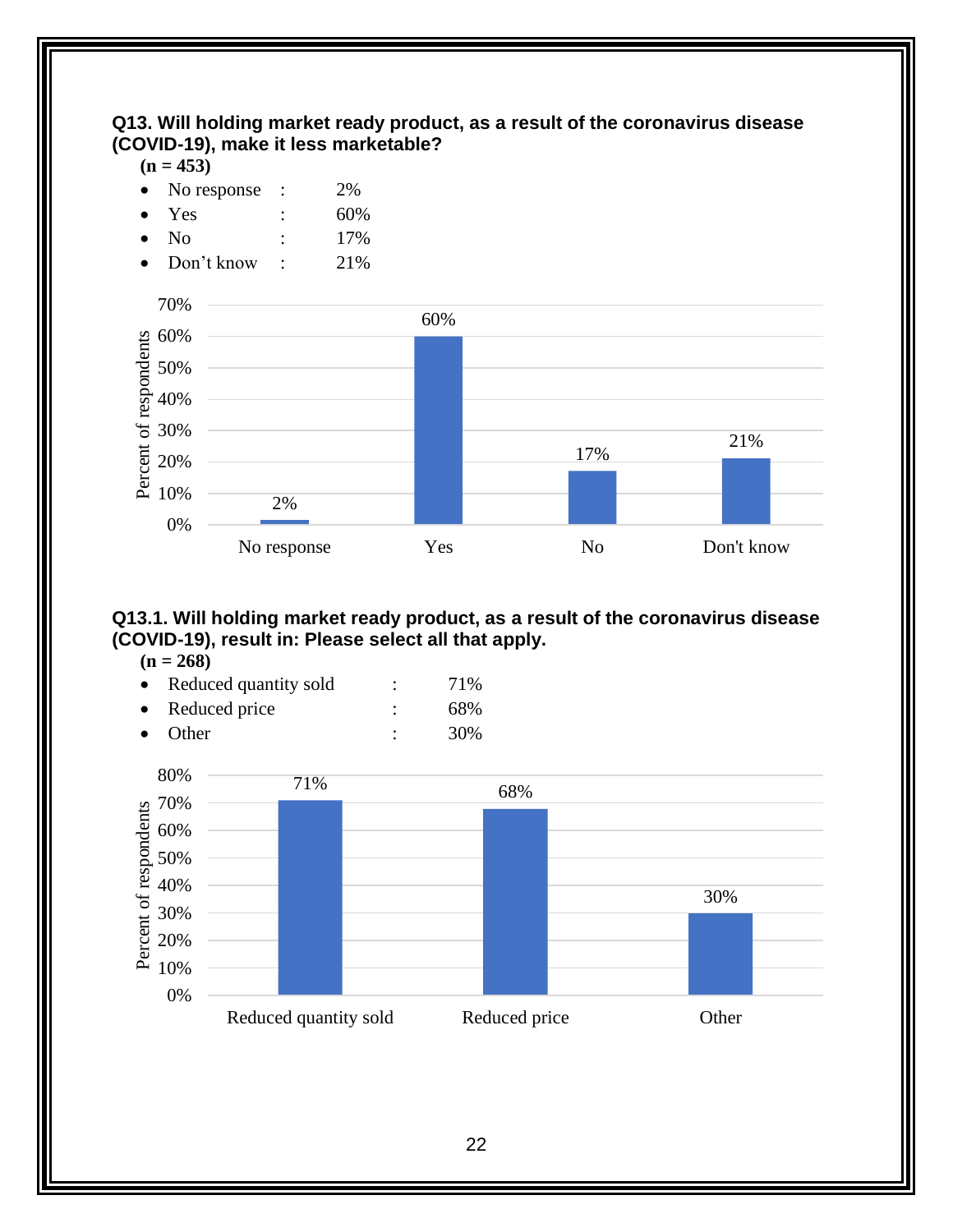#### <span id="page-28-0"></span>**Q14. How many months can your farm or business hold market ready product, as a result of the coronavirus disease (COVID-19), before it becomes an issue for new crops or planting?**

 $(n = 443)$ 

| $\bullet$ | No response            |                | 13% |
|-----------|------------------------|----------------|-----|
|           | Less than 1 month      |                | 19% |
|           | $\bullet$ 1 – 3 months | $\ddot{\cdot}$ | 42% |
|           | $4-6$ months           | ٠              | 16% |
| $\bullet$ | $7 - 10$ months        | ٠              | 3%  |
|           |                        |                |     |

- More than 10 months : 6%
- Don't know : 0%

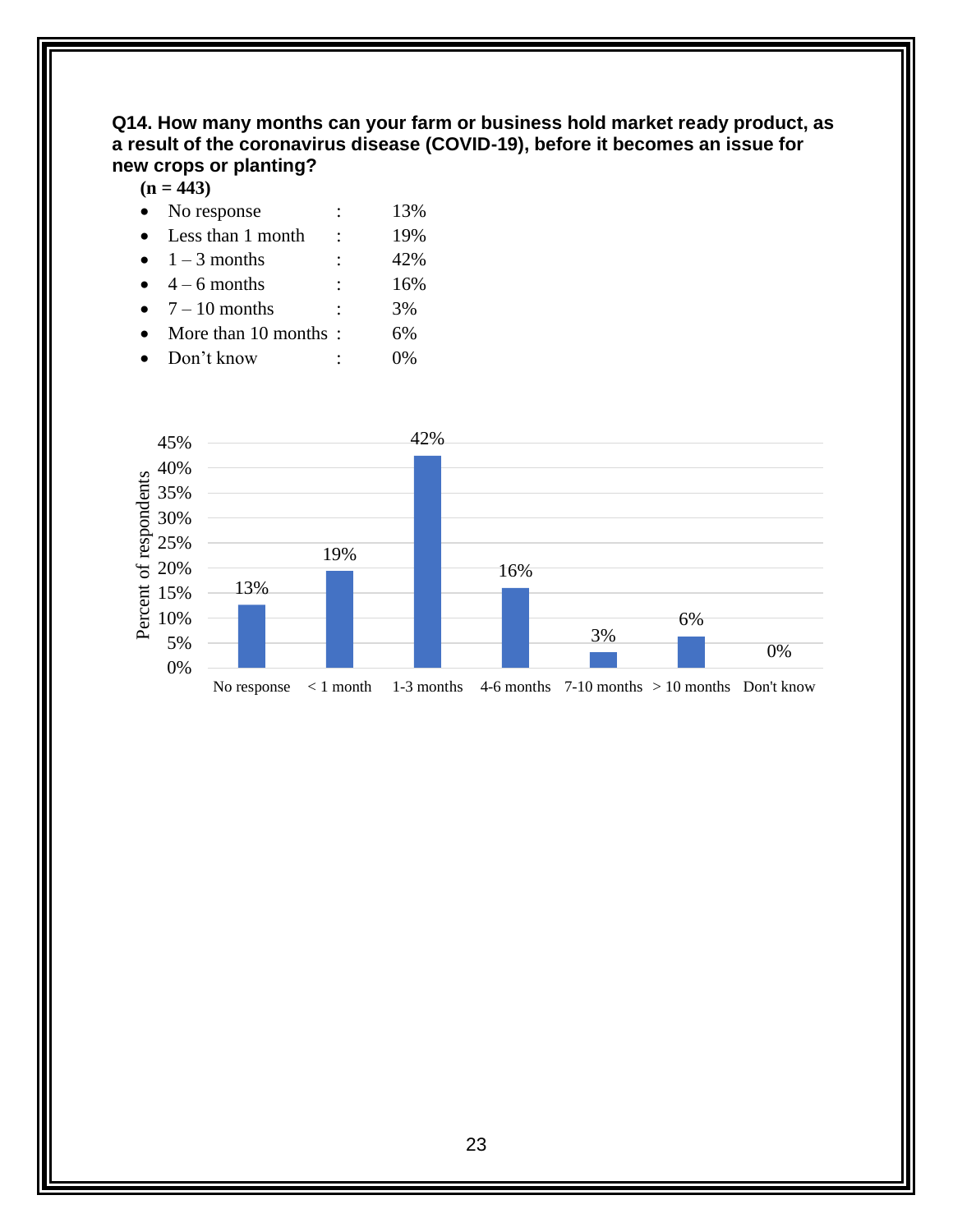#### <span id="page-29-0"></span>**Q16. Are there specific steps or types of assistance that would increase the likelihood for your farm or business to survive? Please select all that apply.**

#### $(n = 446)$

| Federal assistance            | 65% |
|-------------------------------|-----|
| State assistance              | 47% |
| Local assistance              | 24% |
| Assistance from associations: | 18% |
| Other                         | 14% |
| None                          | 13% |

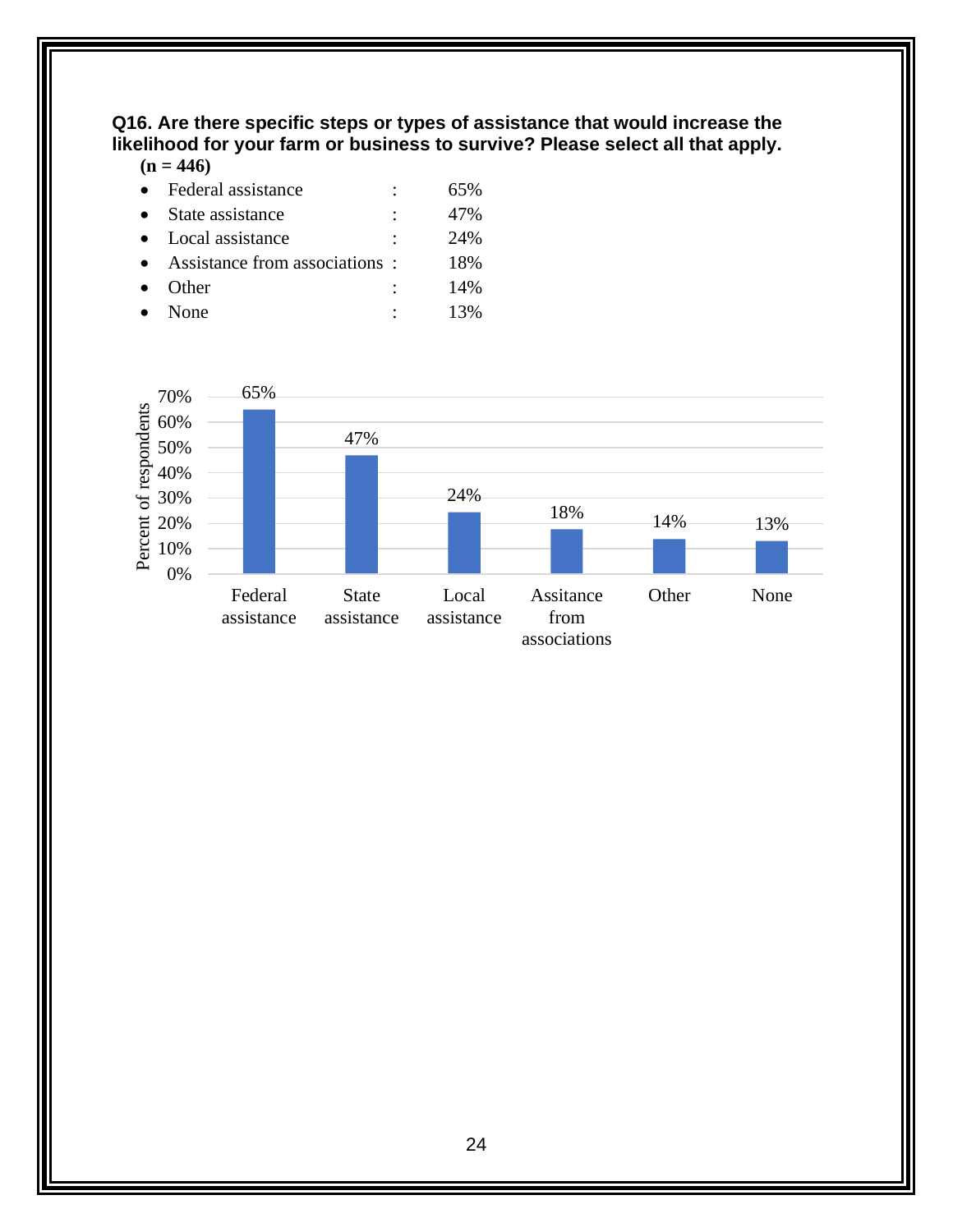<span id="page-30-0"></span>**Q17. Would assistance with any of the following be helpful to your farm or business right now? Please select all that apply.**

**(n = 443)**

| Waiving or delay of State fees     | 31%    |
|------------------------------------|--------|
| Tariff relief                      | 11%    |
| Assistance identifying new markets | 27%    |
| Loan guarantees                    | 30%    |
| <b>Specialty Crop Insurance</b>    | 23%    |
| )ther                              | $13\%$ |
|                                    |        |



<span id="page-30-1"></span>**Q18. Are there any existing programs that your aquaculture, aquaponics, or allied business does not currently qualify for, that would increase the likelihood of survival of your farm or business?**

<span id="page-30-2"></span>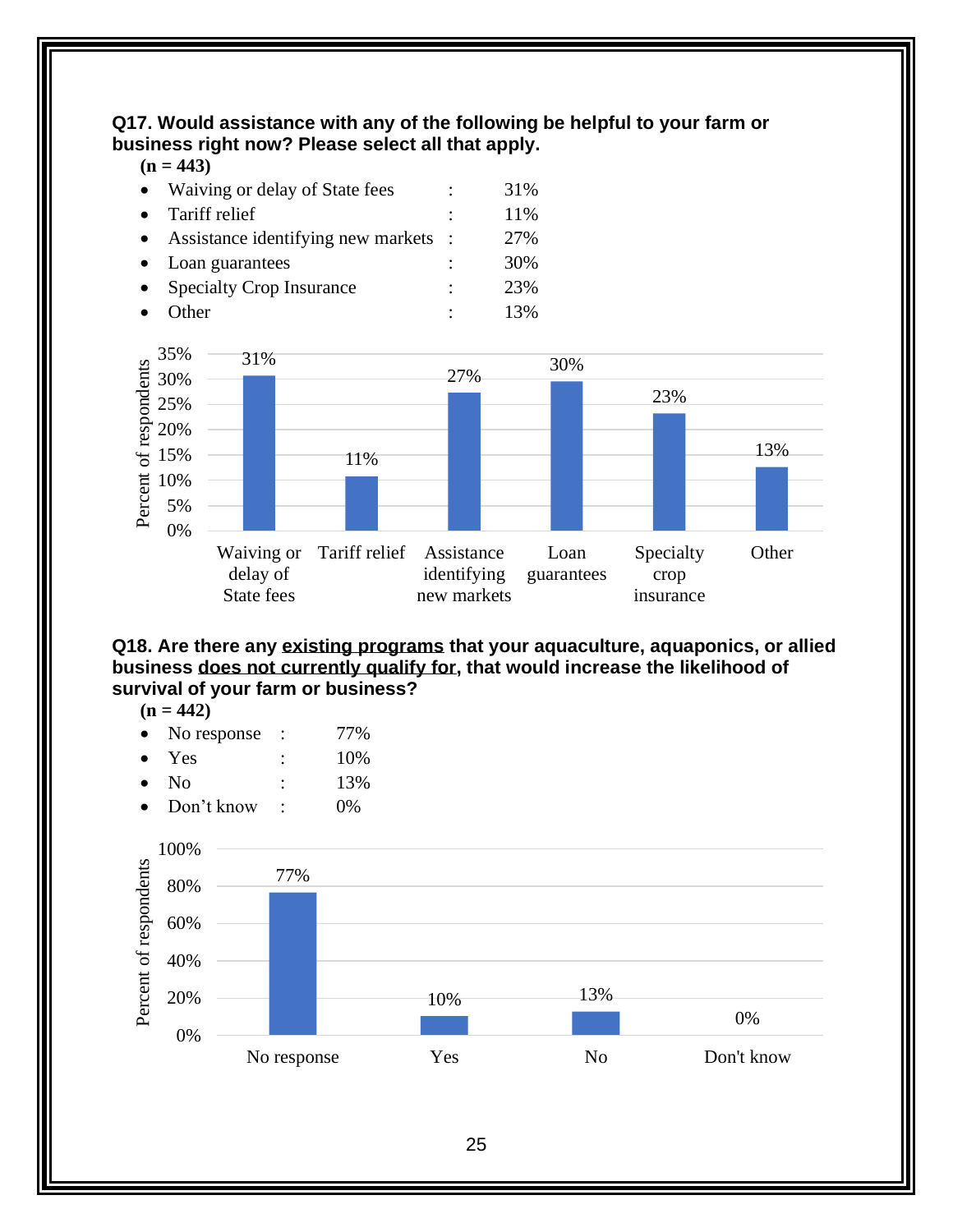#### **Q19. What is the primary product that your farm or business produces? (n = 454)**

| No response                                     | 1%      |
|-------------------------------------------------|---------|
| Foodfish                                        | 21%     |
| Mollusks (oysters, clams, mussels, etc.)        | 41%     |
| <b>Baitfish</b>                                 | 1%      |
| Sportfish / recreational fish, including trout  | 6%      |
| Crustaceans (crawfish, soft crab, shrimp, etc.) | 3%      |
| Ornamental fish (aquarium or water garden)      | 7%      |
| Aquaponics                                      | 6%      |
| Aquatic plants                                  | $< 1\%$ |
| Seaweed                                         | 1%      |
| Allied business (equipment, chemicals, etc.)    | 3%      |
| Other                                           | 10%     |

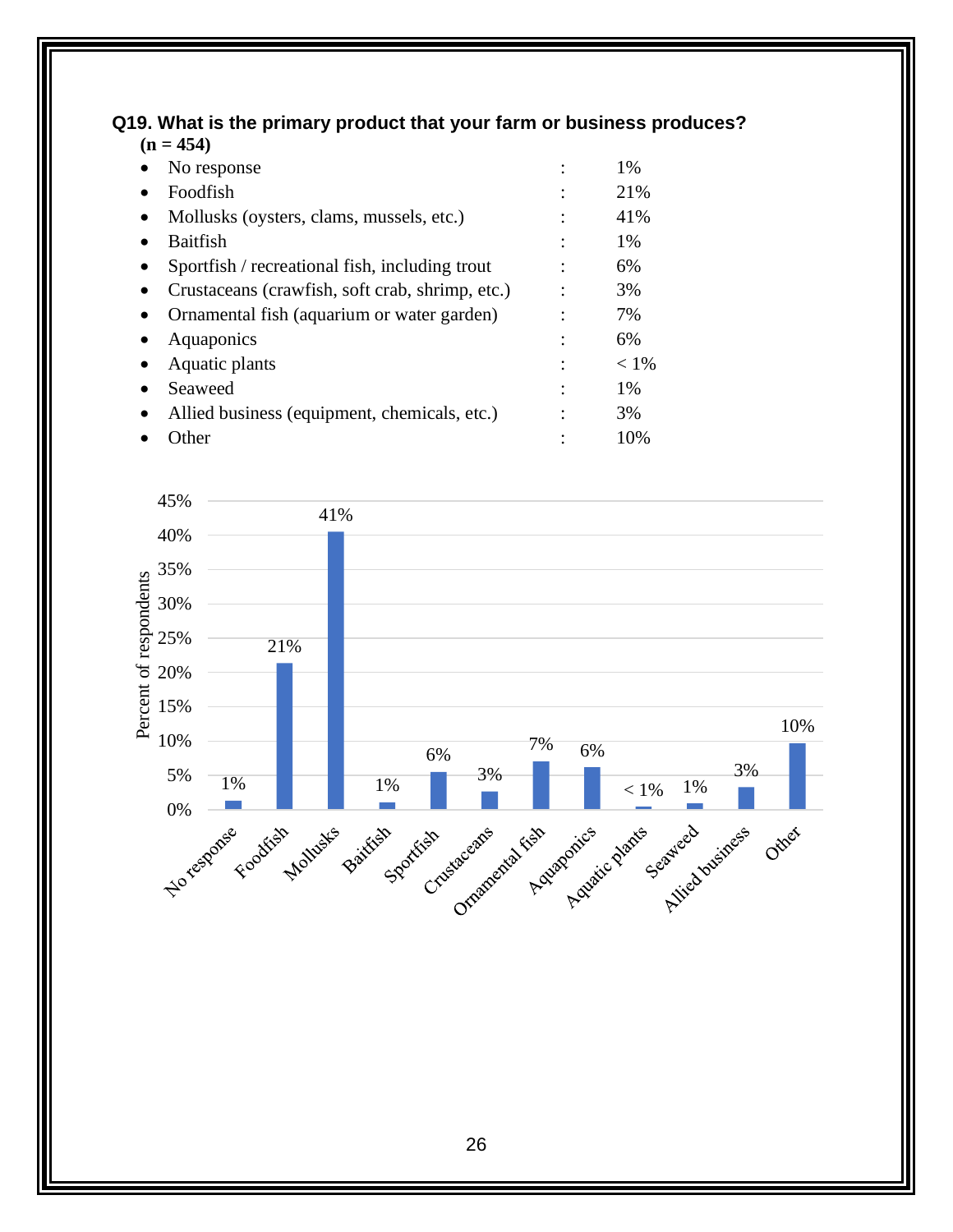#### <span id="page-32-0"></span>**Q19.1. Please indicate which is the major species of foodfish raised by your farm or business:**

 $(n = 125)$ 

| No response                |                | 1%  |
|----------------------------|----------------|-----|
| Catfish                    |                | 43% |
| Trout                      |                | 11% |
| Salmon                     | ٠              | 1%  |
| Tilapia                    | $\ddot{\cdot}$ | 29% |
| <b>Hybrid Striped Bass</b> |                | 3%  |
| Other                      |                | 12% |
|                            |                |     |

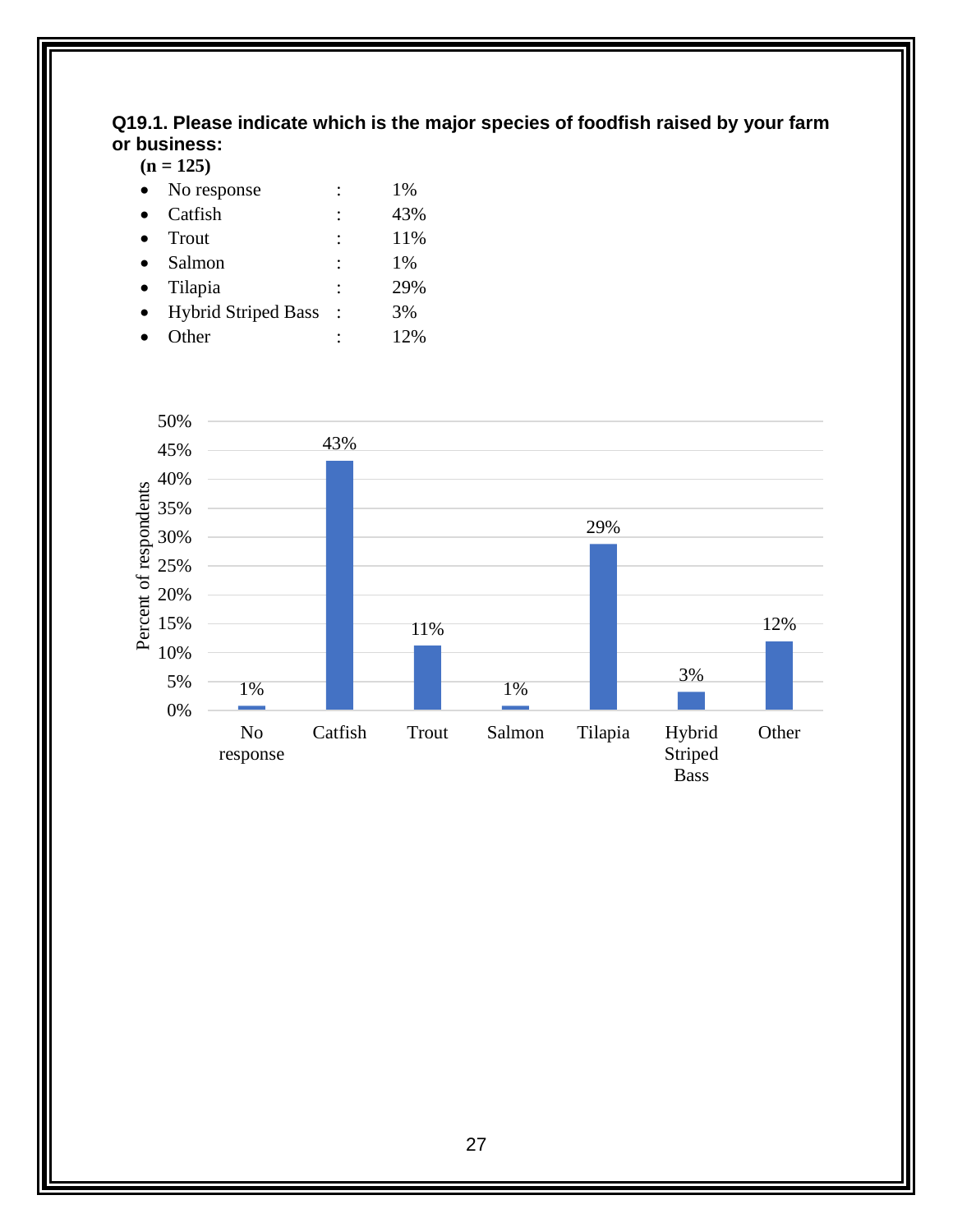#### <span id="page-33-0"></span>**Q20. How does your farm or business primarily market or sell aquaculture / aquaponics products?**  $(n = 452)$

| No response                            |              | 3%                                                 |
|----------------------------------------|--------------|----------------------------------------------------|
| Direct to retail (direct to consumers) |              | 18%                                                |
| Processor                              |              | 16%                                                |
| Distributor                            |              | 31%                                                |
| Restaurants                            |              | 11%                                                |
| Grocery Stores / Supermarkets          |              | 3%                                                 |
|                                        |              | 8%                                                 |
| ther                                   |              | 12%                                                |
|                                        | $(11 - 432)$ | Other aquaculture/aquaponics farms or businesses : |

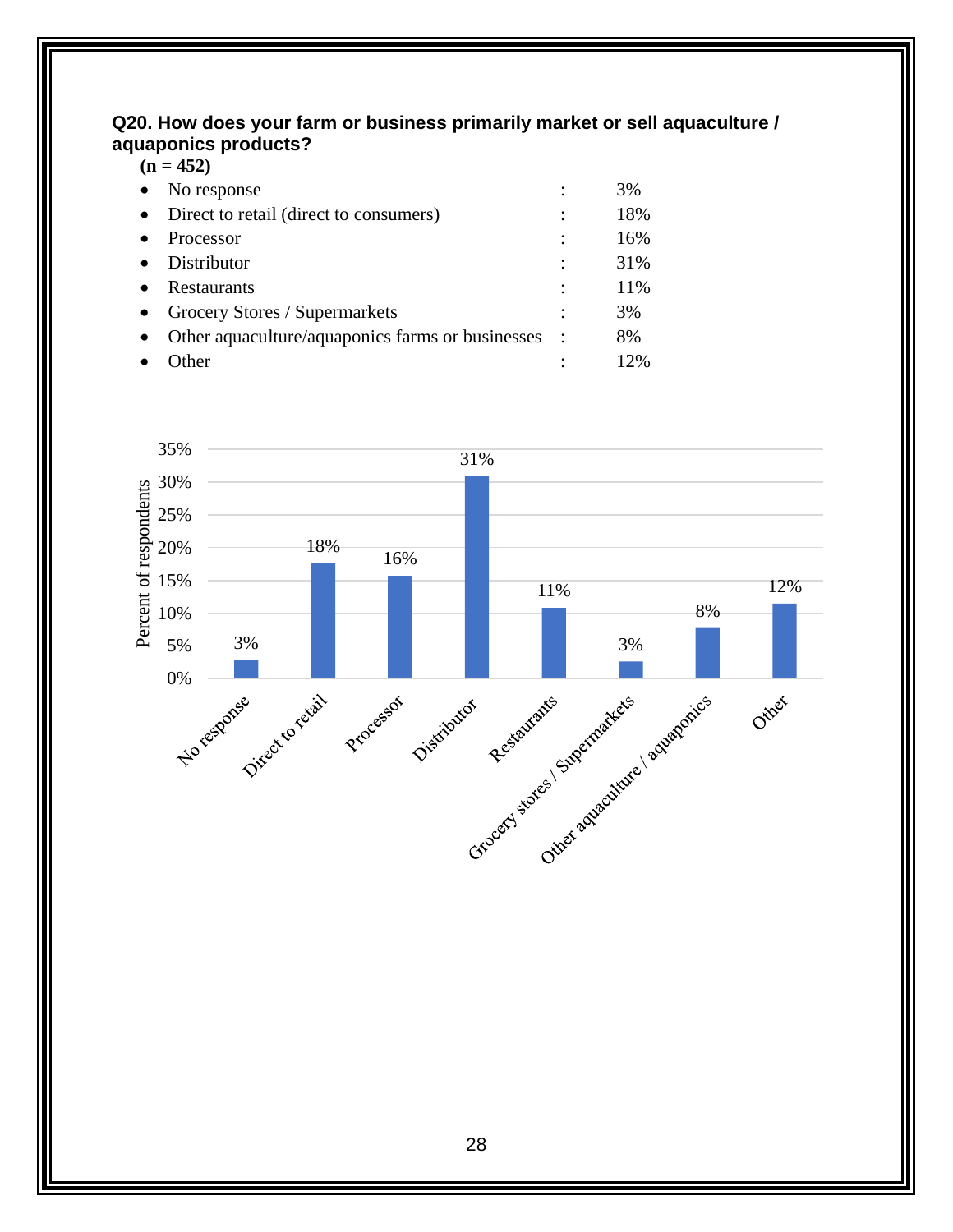<span id="page-34-0"></span>**Q21. Please indicate the scale of your farm or business by annual sales volume before the effects of coronavirus disease (COVID-19):**

**(n = 452)**

| No response                   | 12% |
|-------------------------------|-----|
| $$1 - $1,000$                 | 3%  |
| $$1,001 - $5,000$             | 2%  |
| $$5,001 - $10,000$            | 3%  |
| $$10,001 - $25,000$           | 5%  |
| $$25,001 - $50,000$           | 6%  |
| $$50,001 - $100,000$          | 10% |
| $$100,001 - $250,000$         | 14% |
| $$250,001 - $500,000$         | 13% |
| $$500,001 - $1$ million       | 12% |
| Greater than \$1 million      | 21% |
| Cannot estimate at this time. | 0%  |

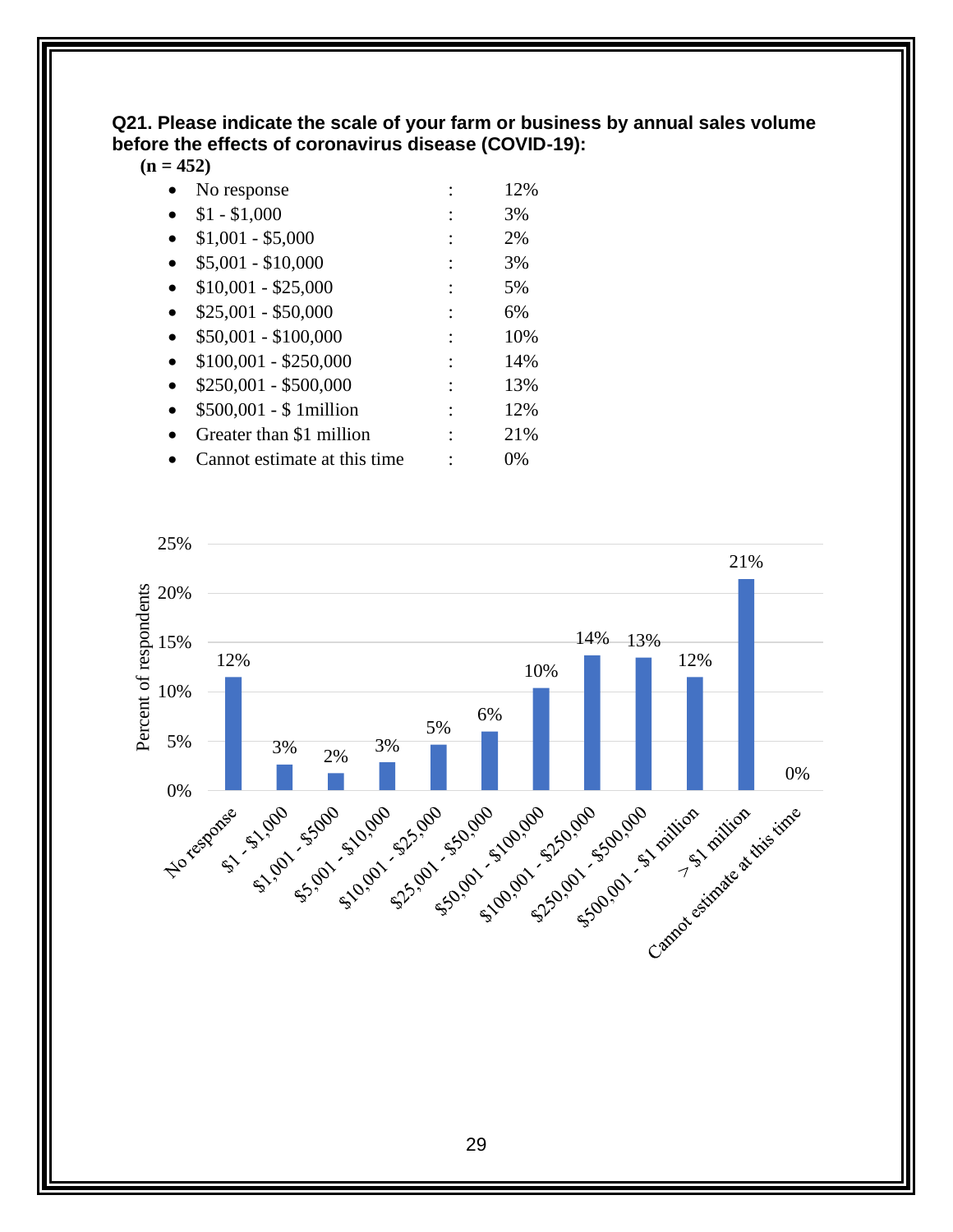#### <span id="page-35-0"></span>**Q22. In which USDA defined Aquaculture Region is your farm or business located?**

| $\bullet$ | No response                                  |   | 2%  |
|-----------|----------------------------------------------|---|-----|
|           | Northeastern Aquaculture Region              | ٠ | 26% |
| $\bullet$ | North Central Aquaculture Region             |   | 11% |
|           | Southern Aquaculture Region                  |   | 49% |
|           | Tropical and Sub-Tropical Aquaculture Region | ٠ | 3%  |
|           | Western Aquaculture Region                   |   | 10% |